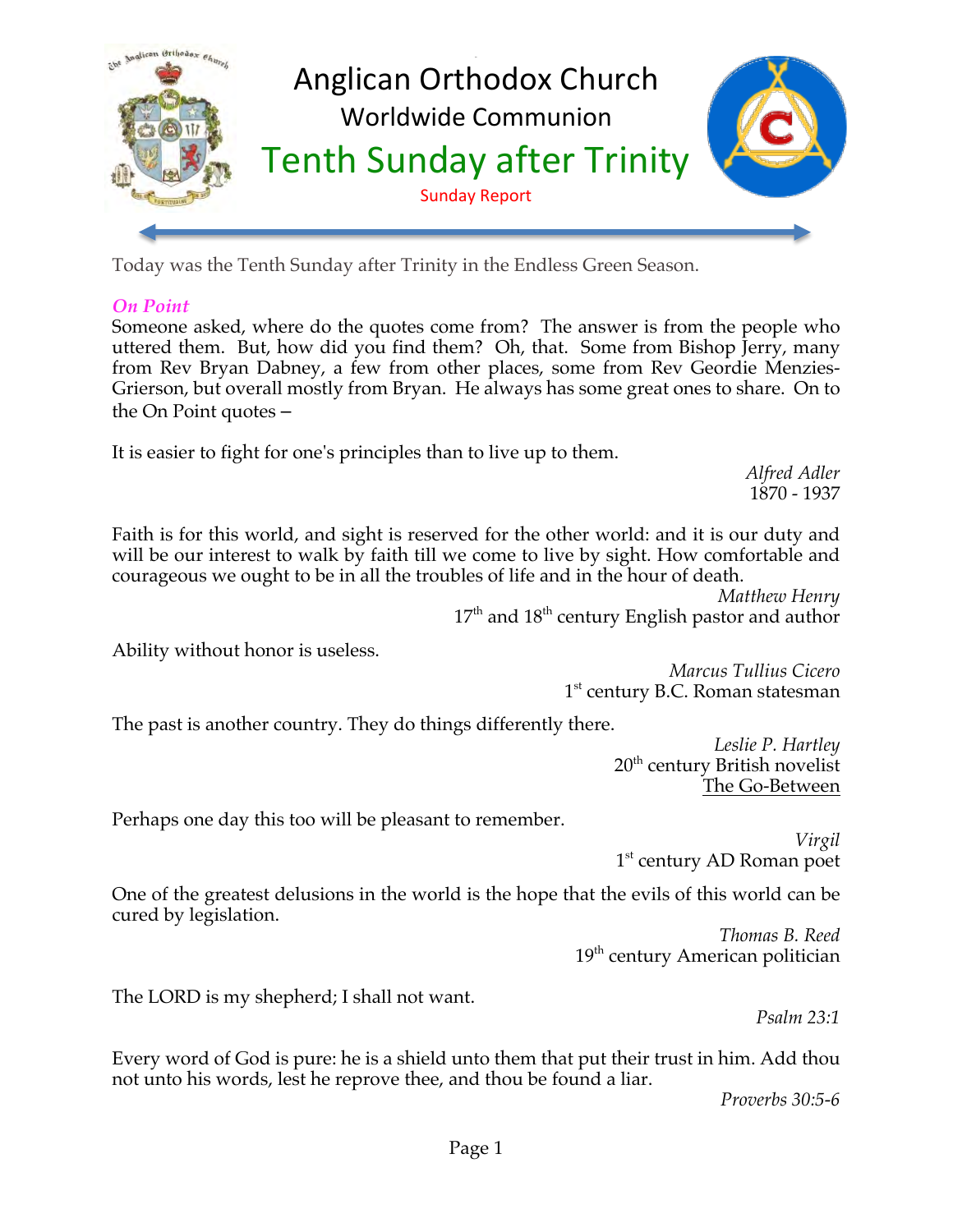Those that would learn must see their need to be taught.

*Matthew Henry*  $17^{\text{th}}$  and  $18^{\text{th}}$  century English pastor and author.

There is a common, worldly kind of Christianity in this day, which many have, and think they have enough—a cheap Christianity which offends nobody, and requires no sacrifice—which costs nothing, and is worth nothing.

> *JC Ryle* 19<sup>th</sup> century Anglican bishop and author Holiness, p. 204

Those who fail to learn from history are doomed to cheer on Communists and Nazis punching each other in major American cities while civil society disintegrates around them... But racism is a two-way street. So is violence... You can't legitimize one form of racism without legitimizing all of them... propaganda and spin don't change the physics of human nature. Either all racism is bad. Or all racism is acceptable. Charlottesville is what happens when you normalize racism and street violence... A civil society depends on a consensus. 'Racism is bad' is an example of such a consensus. If you normalize black nationalism, you will get more white nationalism... Extremists want to eliminate the consensus of civil society. They want to destroy the idea that there's any solution except violence through confrontations that show the helplessness of civil society. That's true of... the Alt-Left and the Alt-Right. They're a set of evil twins and when you unleash one, you unleash the other. Their real enemies aren't each other, but everyone in the middle: the bourgeois normies who don't want to replace society with their totalitarian nightmare...

*Daniel Greenfield* 21<sup>st</sup> century American commentator Weimar America, 8-15-2017

# *Propers*

Each Sunday there are Propers: special prayers and readings from the Bible. There is a Collect for the Day; that is a single thought prayer, most written either before the refounding of the Church of England in the 1540s or written by Bishop Thomas Cranmer, the first Archbishop of Canterbury after the re-founding.

The Collect for the Day is to be read on Sunday and during Morning and Evening Prayer until the next Sunday. The Epistle is normally a reading from one of the various Epistles, or letters, in the New Testament. The Gospel is a reading from one of the Holy Gospels, Matthew, Mark, Luke and John. The Collect is said by the minister as a prayer, the Epistle can be read by either a designated reader (as we do in our church) or by one of the ministers and the Holy Gospel, which during the service in our church is read by an ordained minister.

The propers are the same each year, except if a Red Letter Feast, that is one with propers in the prayerbook, falls on a Sunday, then those propers are to be read instead, except in a White Season, where it is put off. Red Letter Feasts, so called because in the Altar Prayerbooks the titles are in red, are special days. Most of the Red Letter Feasts are dedicated to early saints instrumental in the development of the church, others to special events. Some days are particularly special and the Collect for that day is to be used for an octave (eight days) or an entire season, like Advent or Lent.

The Propers for today are found on Page 203-204, with the Collect first: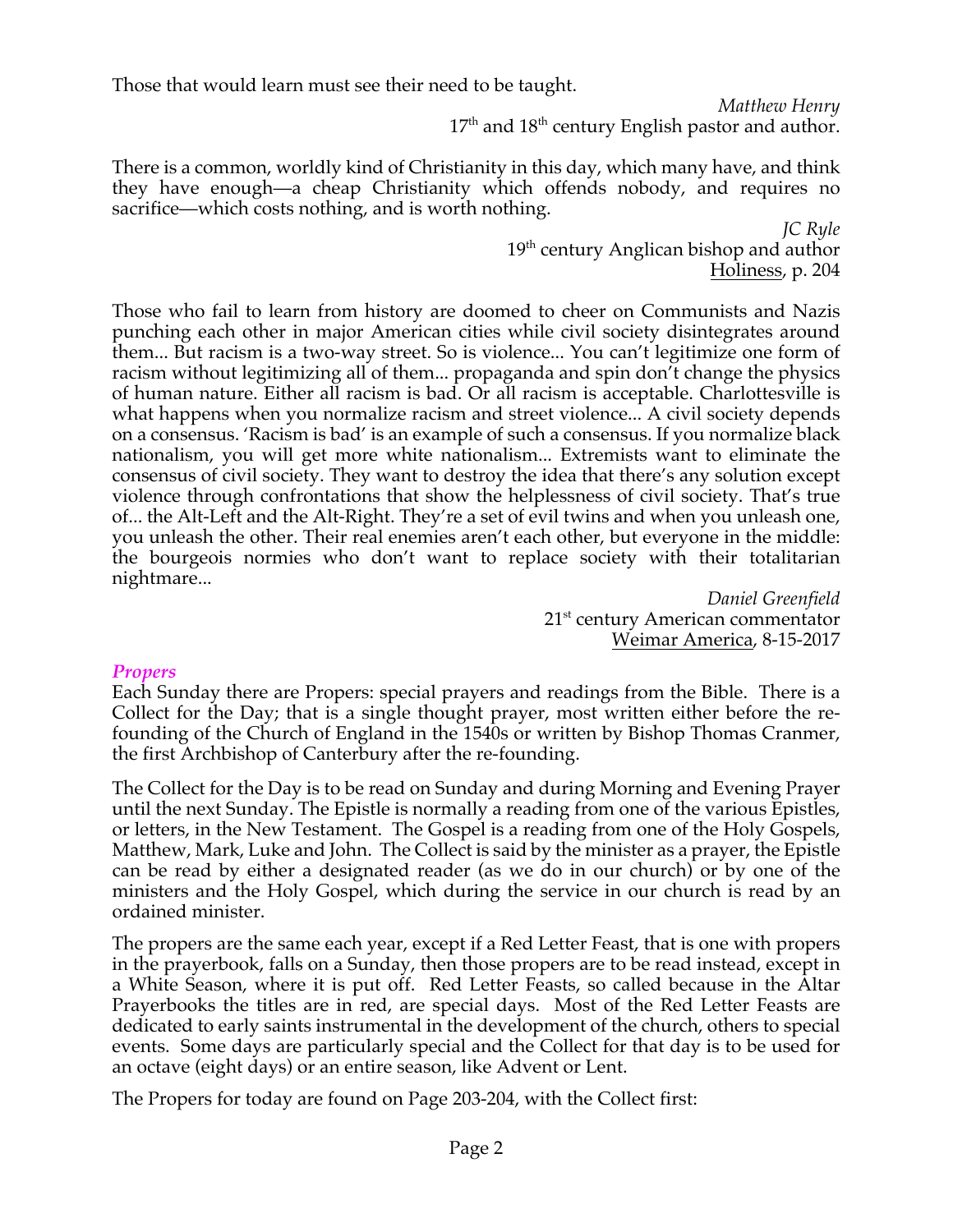# The Tenth Sunday after Trinity.

# *The Collect.*

**ET** thy merciful ears, O Lord, be open to the prayers of thy humble servants; and, that **ET** thy merciful ears, O Lord, be open to the prayers of thy humble servants; and, that they may obtain their petitions, make them to ask such things as shall please thee; through Jesus Christ our Lord. *Amen.*

The Epistle came from Paul's First Letter to the Corinthians, the Twelfth Chapter beginning at the First Verse. Paul starts off by telling us that no man who "speaketh by the Spirit of God calleth Jesus accursed: and that no man can say that Jesus is the Lord, but by the Holy Ghost." He goes on to say, "Now there are diversities of gifts, but by the same Spirit." "…it is the same God which worketh all in all." Every one is gifted in one manner or another by God, the question really is not do you have a gift from God, but will you use it? Our gifts are so different in their character that we sometimes fail to recognize them for what they are, gifts from God, meant to be used, not ignored.

ONCERNING spiritual gifts, brethren, I would not have you ignorant. Ye know that ye were Gentiles, carried away unto these dumb idols, even as ye were led. Wherefore I give you to understand, that no man speaking by the Spirit of God calleth Jesus accursed: and that no man can say that Jesus is the Lord, but by the Holy Ghost. Now there are diversities of gifts, but the same Spirit. And there are differences of administrations, but the same Lord. And there are diversities of operations, but it is the same God which worketh all in all. But the manifestation of the Spirit is given to every man to profit withal. For to one is given by the Spirit the word of wisdom; to another the word of knowledge by the same Spirit; to another faith by the same Spirit; to another the gifts of healing by the same Spirit; to another the working of miracles; to another prophecy; to another discerning of spirits; to another divers kinds of tongues; to another the interpretation of tongues: but all these worketh that one and the selfsame Spirit, dividing to every man severally as he will. **C**

Today's Holy Gospel started in the Nineteenth Chapter of the Gospel according to St. Luke, beginning at the Forty-First Verse.

The Gospel tell of Jesus' time in the temple wherein he sees the people selling their wares having made the temple a den of thieves rather than a house of prayer and cast them out. He also predicts the fall of the temple saying it shall be laid "even with the ground, … they shall not leave one stone upon another," because the people of the temple had rejected Jesus. The message to those who accept Jesus and his teaching is clear, their temple shall not fall. The message to those who will not hear his message will never be heard, let alone clear, their first indication of a problem will be when their temple falls.

Often people take this Gospel to preclude jumble sales at church. It does not preclude that. It does literally preclude cheating people at those jumble sales! You must understand that the "perfect" sacrificial offerings to God the temple hawkers were selling were perfectly defective "sacrificial lambs" which would be recycled over and over. Those buying were likely for the most part honest in their attempt to offer unto God that due Him, yet their effort was being diverted and redirected by those "in charge", the priests and hawkers. In their very successful effort to make money they were defrauding the people and insulting God in His own House. It should also be pointed out that a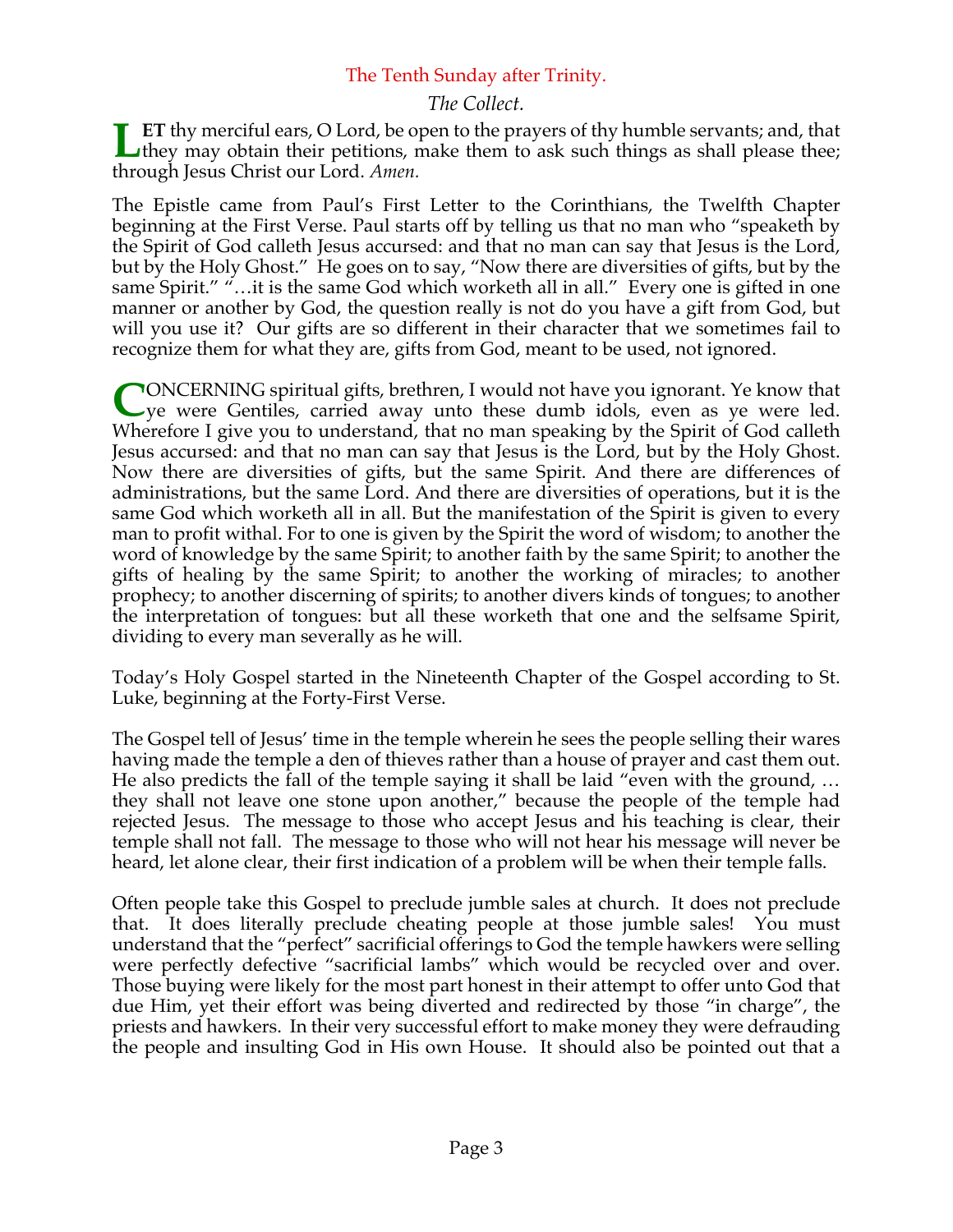church should be a place of worship. It may be a Prophet Center, but not a Profit Center<sup>1</sup>. If the building needs constant commercial enterprise, then perhaps the emphasis is on the wrong center. A church should be funded for its needs by its members and its wants should come much later, if not in fact unheeded. A church is about Him, not about IT.

ND when he was come near, he beheld the city, and wept over it, saying, If thou A ND when he was come near, he beheld the city, and wept over it, saying, If thou hadst known, even thou, at least in this thy day, the things which belong unto thy peace! but now they are hid from thine eyes. For the days shall come upon thee, that thine enemies shall cast a trench about thee, and compass thee round, and keep thee in on every side, and shall lay thee even with the ground, and thy children within thee; and they shall not leave in thee one stone upon another; because thou knewest not the time of thy visitation. And he went into the temple, and began to cast out them that sold therein, and them that bought; saying unto them, It is written, My house is the house of prayer: but ye have made it a den of thieves. And he taught daily in the temple.

#### *Bishop Ogles' Sermon*

We are oft fortunate to get copies of Bishop Jerry's sermon notes. Today is one of those

Sundays. Today's sermon starts off with the collect, and like always, it will give you a lot to consider in your heart.

#### **Sermon Notes**

Tenth Sunday after Trinity Saint Andrew's Anglican Orthodox Church 20 August 2017, Anno Domini

#### The Tenth Sunday after Trinity.

#### *The Collect.*

**ET** thy merciful ears, O Lord, be open to the prayers of **Let** thy merciful ears, O Lord, be open to the prayers of thy humble servants; and, that they may obtain their petitions, make them to ask such things as shall please thee; through Jesus Christ our Lord. *Amen.*



#### *Matthew 23*

*<sup>34</sup> Wherefore, behold, I send unto you prophets, and wise men, and scribes: and some of them ye shall kill and crucify; and some of them shall ye scourge in your synagogues, and persecute them from city to city: <sup>35</sup> That upon you may come all the righteous blood shed upon the earth, from the blood of righteous Abel unto the blood of Zacharias son of Barachias, whom ye slew between the temple and the altar*. **<sup>36</sup>** *Verily I say unto you, All these things shall come upon this generation. <sup>37</sup> O Jerusalem, Jerusalem, thou that killest the prophets, and stonest them which are sent unto thee, how often would I have gathered thy children together, even as a hen gathereth her chickens under her wings, and ye would not! <sup>38</sup> Behold, your house is left unto you desolate. <sup>39</sup> For I say unto you, Ye shall not see me henceforth, till ye shall say, Blessed is he that cometh in the name of the Lord*.

Read also, Genesis 4: *<sup>1</sup> And Adam knew Eve his wife; and she conceived, and bare Cain, and said, I have gotten a man from the LORD. <sup>2</sup> And she again bare his brother Abel. And Abel was a keeper of sheep, but Cain was a tiller of the ground. <sup>3</sup> And in process of time it came to pass, that Cain brought of the fruit of the ground an offering unto the LORD. <sup>4</sup> And Abel, he also brought of the firstlings of his flock and of the fat thereof. And the LORD had respect unto Abel* 

 $<sup>1</sup>$  A fine set of very apropos terms I first heard from Bishop Dennis Campbell in 2011.</sup>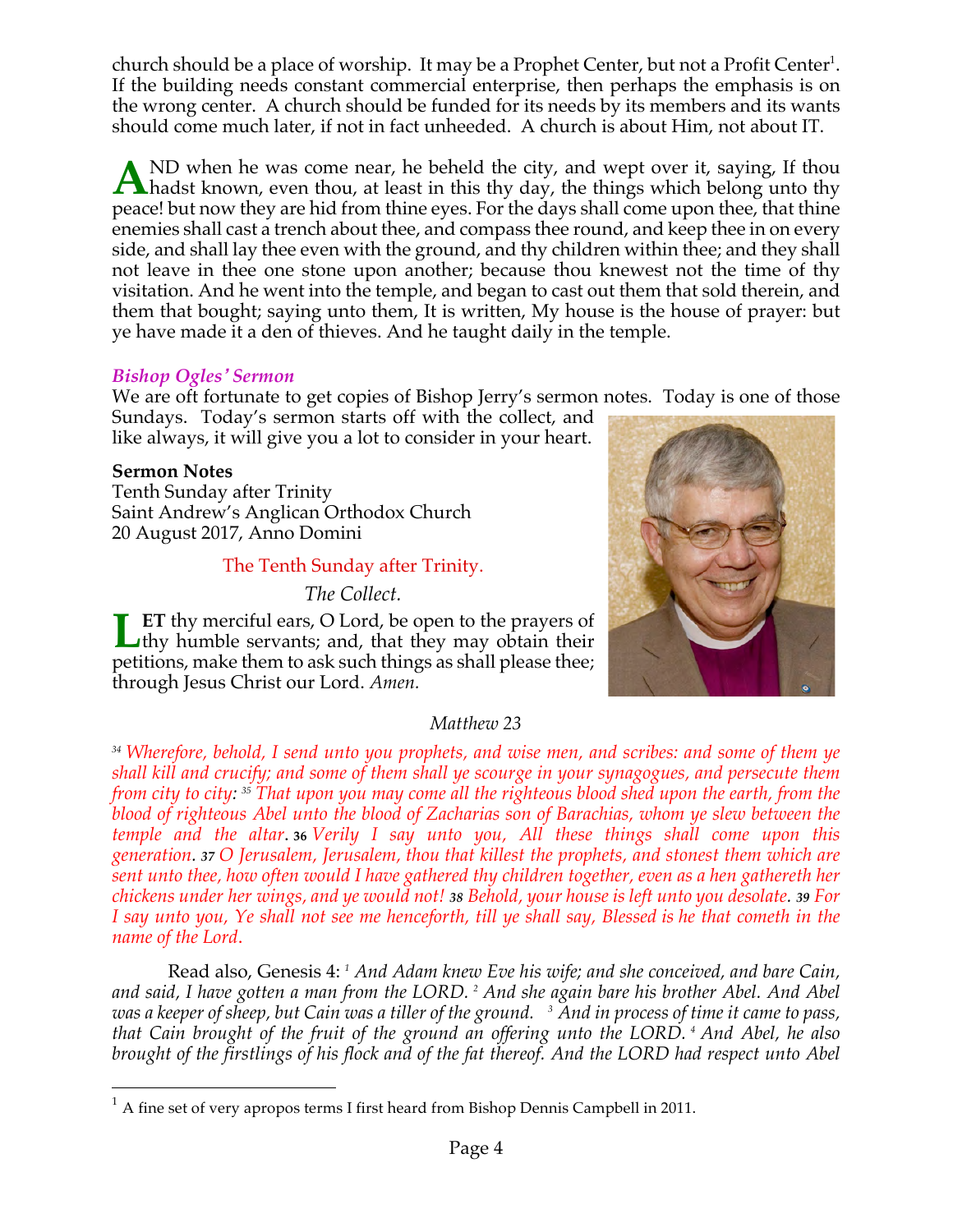*and to his offering: <sup>5</sup> But unto Cain and to his offering he had not respect. And Cain was very wroth, and his countenance fell <sup>6</sup> And the LORD said unto Cain, Why art thou wroth? and why is thy countenance fallen? <sup>7</sup> If thou doest well, shalt thou not be accepted? and if thou doest not well, sin lieth at the door. And unto thee shall be his desire, and thou shalt rule over him. <sup>8</sup> And Cain talked with Abel his brother: and it came to pass, when they were in the field, that Cain rose up against Abel his brother, and slew him. <sup>9</sup> And the LORD said unto Cain, Where is Abel thy brother? And he said, I know not: Am I my brother's keeper? <sup>10</sup> And he said, What hast thou done? the voice of thy brother's blood crieth unto me from the ground. <sup>11</sup> And now art thou cursed from the earth, which hath opened her mouth to receive thy brother's blood from thy hand; <sup>12</sup> When thou tillest the ground, it shall not henceforth yield unto thee her strength; a fugitive and a vagabond shalt thou be in the earth. <sup>13</sup> And Cain said unto the LORD, My punishment is greater than I can bear. <sup>14</sup> Behold, thou hast driven me out this day from the face of the earth; and from thy face shall I be hid; and I shall be a fugitive and a vagabond in the earth; and it shall come to pass, that every one that findeth me shall slay me. <sup>15</sup> And the LORD said unto him, Therefore whosoever slayeth Cain, vengeance shall be taken on him sevenfold. And the LORD set a mark upon Cain, lest any finding him should kill him. 16 And Cain went out from the presence of the LORD, and dwelt in the land of Nod, on the east of Eden.*

This latter, from Genesis, is an account which hails back to the dawn of time and the beginning of the generations of the human race. It is taken from a Book of the Bible called 'Genesis', and appropriately so for genesis is a word meaning origin or beginning.

When the name of Cain is uttered – the first child born on earth, and seldom is it uttered, what thoughts are evoked by its mention?

Not thoughts of virtue or loveliness, but thoughts of murderous treachery. Cain was a treacherous murderer of the worst kind. He murdered his own brother and he did so over jealousy of a political, economic and religious nature.

Some of our most destructive wars have had false religion as their cause (or rather, more truly, the excuse).

When Eve conceived her first son, Cain (possession), she considered this to be the man who would redeem the sins of his parents as promised in Genesis 3:15 *And I will put enmity between thee and the woman, and between thy seed and her Seed; He shall bruise thy head, and thou shalt bruise His heel."*

The seed of Satan, whose head would be crushed by her seed seemed to be fulfilled to Eve in her firstborn. "*I have gotten a man from the LORD"*

When Abel was born a few minutes later, there was no particular response from Eve other than to call him Abel (or breath). Just a breath, whereas Cain was a POSSESSION!

Abel was a Godly son and a prophet of the Lord. Christ makes reference to this fact in Matthew 23: *<sup>34</sup> Wherefore, behold, I send unto you prophets, and wise men, and scribes: and some of them ye shall kill and crucify; and some of them shall ye scourge in your synagogues, and persecute them from city to city: <sup>35</sup> That upon you may come all the righteous blood shed upon the earth, from the blood of righteous Abel unto the blood of Zacharias son of Barachias, whom ye slew between the temple and the altar*.

2……And Abel was a keeper of sheep, but Cain was a tiller of the ground. *<sup>3</sup> And in process of time it came to pass, that Cain brought of the fruit of the ground an offering unto the LORD. <sup>4</sup> And Abel, he also brought of the firstlings of his flock and of the fat thereof. And the*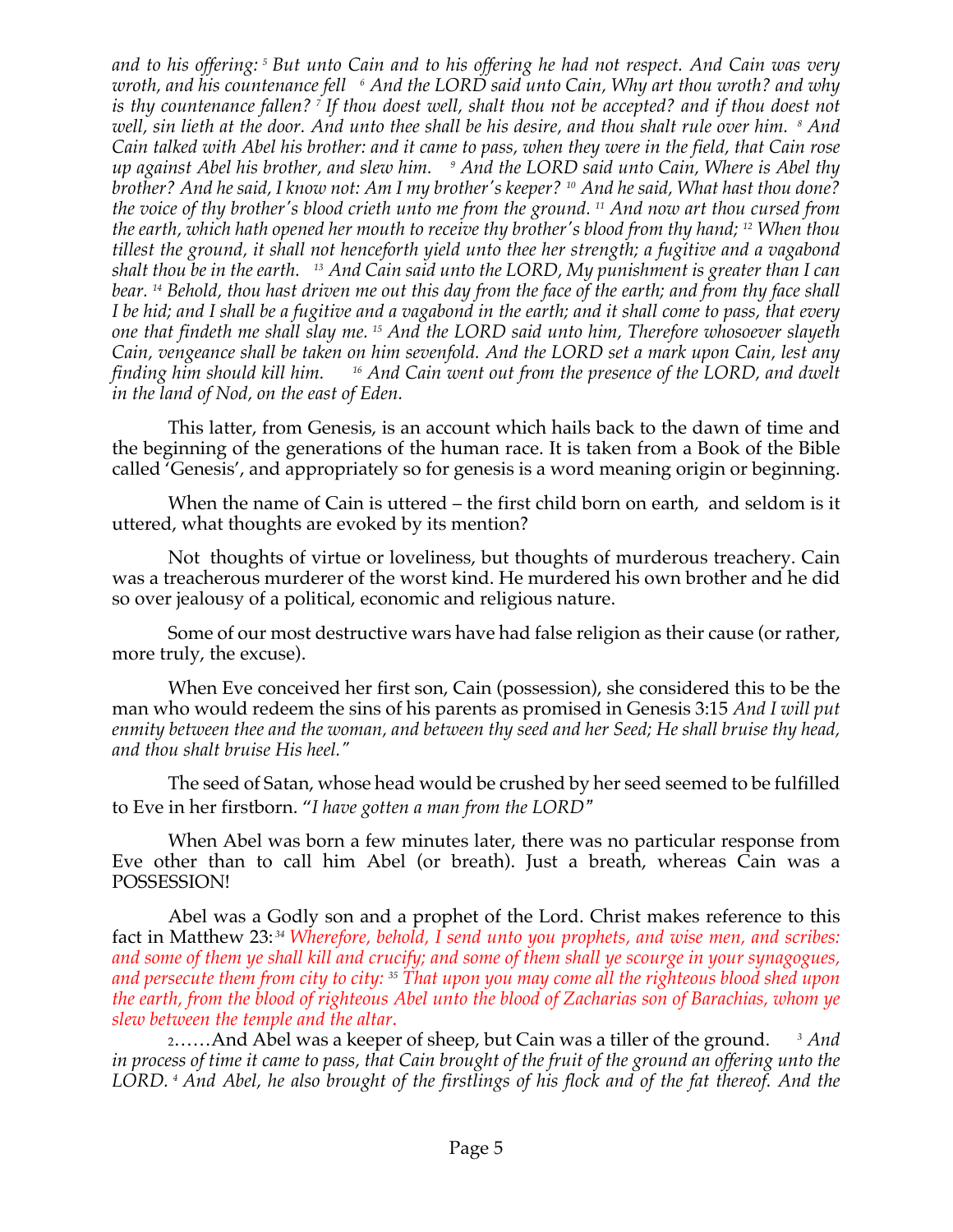*LORD had respect unto Abel and to his offering: <sup>5</sup> But unto Cain and to his offering he had not respect. And Cain was very wroth, and his countenance fell.*

Why would Cain's offering not be accepted. He did offer it with a good heart….didn't he? No! He did not! He knew that a Lamb had to die to make a covering of his parents' nakedness – Gen 3: *<sup>21</sup> Unto Adam also and to his wife did the LORD God make coats of skins, and clothed them.*

A sacrifice represents an offering to cover our sins and weaknesses, but Cain's was totally unacceptable and he knew it.

We read in Hebrews, Chapter 9: *<sup>19</sup> For when Moses had spoken every precept to all the people according to the law, he took the blood of calves and of goats, with water, and scarlet wool, and hyssop, and sprinkled both the book, and all the people, <sup>20</sup> Saying, This is the blood of the testament which God hath enjoined unto you. <sup>21</sup> Moreover he sprinkled with blood both the tabernacle, and all the vessels of the ministry. <sup>22</sup> And almost all things are by the law purged with blood; and without shedding of blood is no remission.*

Furthermore, the source of Cain's offering was a cursed source: Gen 3: *<sup>17</sup> And unto Adam he said, Because thou hast hearkened unto the voice of thy wife, and hast eaten of the tree, of which I commanded thee, saying, Thou shalt not eat of it: cursed is the ground for thy sake; in sorrow shalt thou eat of it all the days of thy life; <sup>18</sup> Thorns also and thistles shall it bring forth to thee; and thou shalt eat the herb of the field; <sup>19</sup> In the sweat of thy face shalt thou eat bread, till thou return unto the ground; for out of it wast thou taken: for dust thou art, and unto dust shalt thou return.*

So, please, do not mimic modern preachers and excuse Cain for his goodwill. He had none. His self-righteousness was evidenced by his not feeling a need to make a worthy sacrifice for sin. He is much like most modern Christians of today.

So out of jealousy, Cain murdered his brother – his only brother.

I witnessed a few years ago a famous evangelist and false prophet, Benny Hinn, saying that he would kill all those who objected to his brand of false preaching by mowing them down with a machine gun. See how false religion and false motives can incite us to evil?

The blood of Abel cried to the Lord from the ground. When our bodies die, we still exist…the part that makes us who we are … our souls, our spirits. This part is indestructible for it is the essence of US. And this part of us will live forever, either in the bliss of Heaven, or in the eternal fires of Hell.

What makes you different from Cain?

Do you offer to God a proper sacrifice of mere possessions?

Or do you claim the blood of His Son, Jesus, as your offering. The blood of goats or lambs will not avail. They were mere foreshadows of the guiltless sacrifice to come.

Heb 9*:11* ¶ *But Christ, having come a High Priest of good things to come, by a greater and more perfect tabernacle, not made with hands (that is to say, not of this building), 12 neither by the blood of goats and calves, but by His own blood, He entered in once into the holy place, having obtained eternal redemption for us.13 For if sprinkling the unclean with the blood of bulls and goats and the ashes of a heifer sanctifieth to the purifying of the flesh, 13 how much more shall*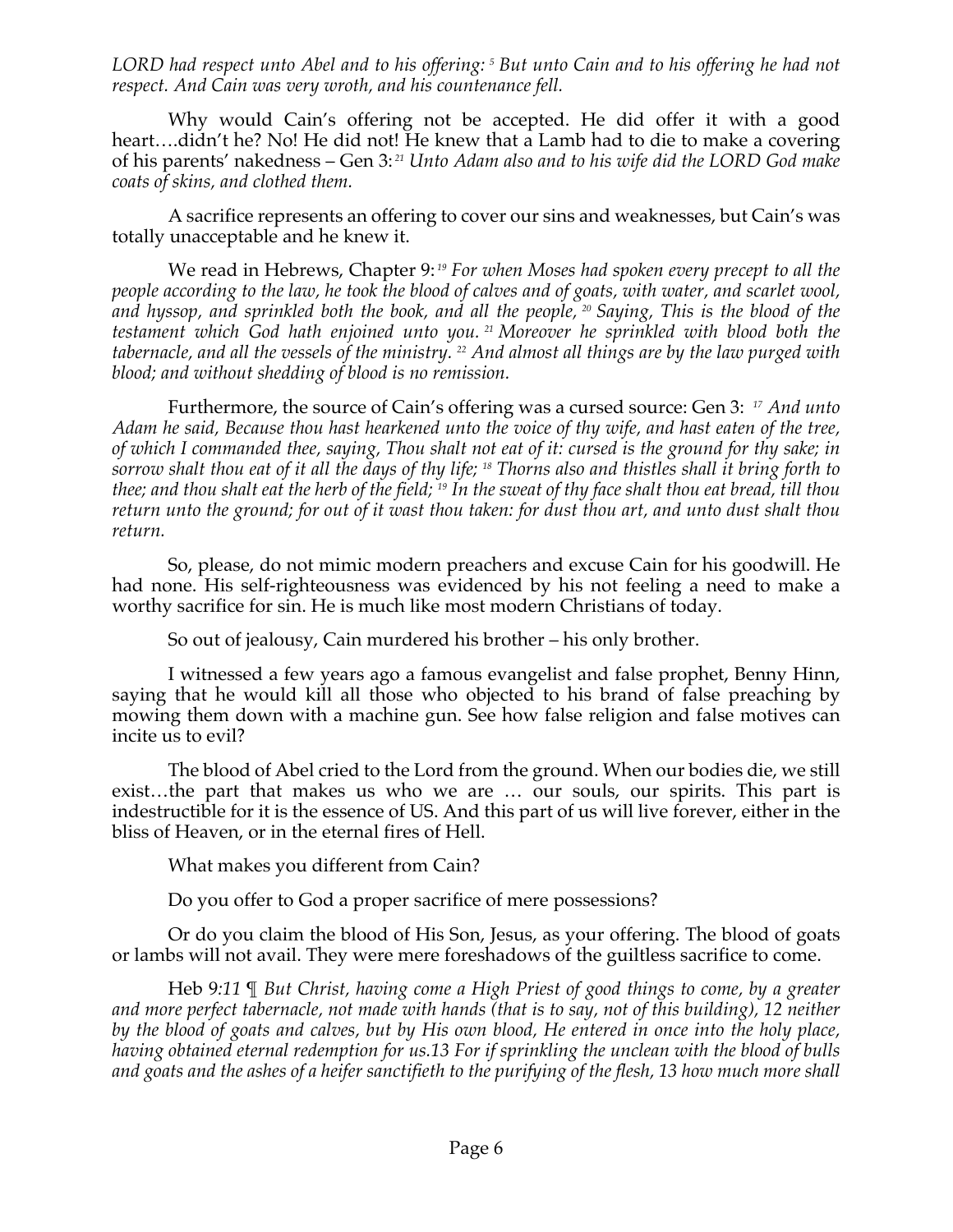*the blood of Christ, who 14 through the eternal Spirit offered Himself without spot to God, purge your conscience from dead works to serve the living God?*

Our pitiful claims to live for God are revealed as wretched rags and odorous garments by the evidence of the fruit of our works. If we love God and His Creation, we will obey Him and listen to His Voice.

And when we fail and sin, we must confess and repent. We must claim the blood of the innocent Lamb shed from before the foundations of the world as our sacrifice, not the mere works of our hands. Regardless the good we do for others, without the Love of Christ, it is a perishable and stinking ointment. Only His righteousness will avail in the dark and cloudy day. Here is hope in the words of the prophet:

Ezekiel 34: *<sup>11</sup> For thus saith the Lord GOD; Behold, I, even I, will both search my sheep, and seek them out. <sup>12</sup> As a shepherd seeketh out his flock in the day that he is among his sheep that are scattered; so will I seek out my sheep, and will deliver them out of all places where they have been scattered in the cloudy and dark day*.

If you know not the voice of the Shepherd when He calls, how will He find you? Study to make your salvation sure. Amen!

# *Sermon Reverend Jack Arnold – Time and Action Church of the Faithful Centurion - Descanso, California*

Today's sermon tied the Collect, Epistle and Gospel together.



Consider the words from the Collect, wherein we ask God to make us … be open to the prayers of thy humble servants; and, that they may obtain their petitions, make them to ask such things as shall please thee …

Once again, this Collect is kind of a follow-on to last week's Collect. First, we ask God to hear our prayers, funny in that He always listens intently to us when we pray and we very seldom listen to Him when He answers. It is an odd paradox, He listens; we never seem to listen. It seems as if at times we should pray that we should listen; not Him, as He always listens! Nonetheless, we ask His help to ask for

those things we need, not those things we want and are bad for us. We need to be humble when we ask.

What does that word mean?

According to the dictionary, to be HUMBLE means to be:

- Modest
- Respectful
- Lowly

*Modest* - unassuming in attitude and behavior *Respectful* - feeling or showing respect and deference toward other people *Lowly* - relatively low in rank and without pretensions

These are three characteristics we cannot possess in our natural, sinful state. We otherwise might be like the Pharisees who would make a show of praying in public to appear pious when they were anything but. We however can obtain these characteristics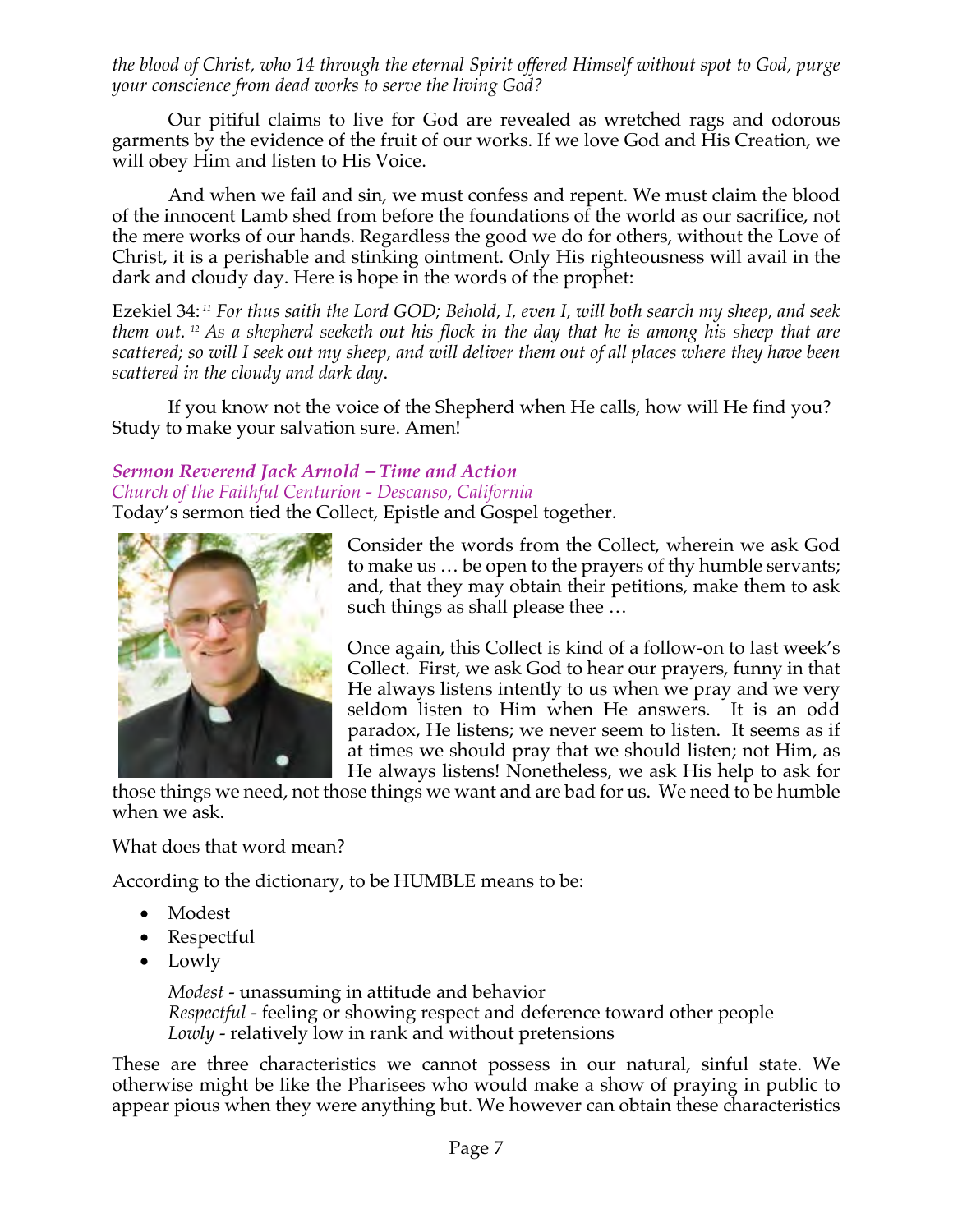by asking the Holy Ghost to bring these attitudes into our hearts, souls and minds. And not just asking, but we have to be willing to listen to what He says we should change within our lives. We have to be willing to adapt these different characteristics in our varying situations. We cannot change our station in life, but we can change our attitude towards God. He is God, we are not. We are His creatures, imperfect with free will. We must recognize that when we ask for His Help. We badly need the guidance from the Holy Ghost so we can ask for what we need, instead of what we want. NEED and WANT are two four letter words used too oft interchangeably which *do not* mean the same thing. People often use these four letter words erroneously, thinking they mean the same thing. They do not and cannot. Needs are vital for our spiritual health as well as physical health. Wants are nice things to have, but they are not vital for us to survive. When we think we "NEED" something, we have to ask if it fits the above definition "Is this vital for our ministry/life here on earth, or is it something just nice to have, but not a critical item?" We have to see if what we need is something we truly need, or just a want. Too many people do not perform this need analysis and as a result suffer for it physically and spiritually.

While our needs must be fulfilled, there is nothing wrong with wanting, just so long as you want things that are good for you. And as long as your want does not turn into coveting or wanting people's stuff without being willing to work for it. We have to carefully monitor our wants and make sure they are good for us and we are wanting to work for whatever it is we want. We have to make sure we are willing to acquire the things we are wanting honestly and those things we are wanting should be good for us and not bad for our spiritual health. Once again, we are asking God to help us to want the right things that will be good for us and help us develop in our Christian lives. Paul reminds us though each believer is different, throughout all the believing peoples of the Church the same God, the same Spirit, the same Christ works all in all and through all His work is done and accomplished. When we are setting off to do work for the church, we have to keep in mind those believers we serve and help believe in the same God we do, and they are filled with the same spirit.

Paul reminds us we each have differing talents, but if we use them to the Glory of God, without concern for who gets the credit, all will be well. I can think of no finer example of this than the Marines serving on Peleliu with Eugene Sledge, in the  $3<sup>rd</sup>$  Batallion/ $5<sup>th</sup>$ Marines. I was reading his memoir, With the Old Breed, when I realized in my reading, none of the Marines he served with cared a bit who got a credit, all they cared about was helping their fellow Marines accomplish the objective. They didn't do what they felt like, at least not the good ones. They did what was right without thought as to who would get the credit. Their main thoughts were to work as a team to defeat the Japanese. We must work in the same manner with our fellow Christians, using each of our talents to further His work and to defeat the forces of Satan. God has given us all each unique talents to be used to further His Mission. Together, our talents can help us as the Body of Christ serve and glorify Him on Earth.

Do what you can, not what you feel like. Ignore what you feel like doing and do what God wants you to do. This can be pretty hard sometimes, but it is something that must be done all the same. We will profit from doing what God wants more than if we did what we just felt like doing. This is hard for us to grasp, but it will help us in the long term if we do what He asks, instead of doing what we want. What we feel like doing often does not align with what God wants for us, which can result in negative consequences for us. However, if we do what He wants for us, there will be positive results. It is a simple message, yet one that can be hard to swallow sometimes, but it is a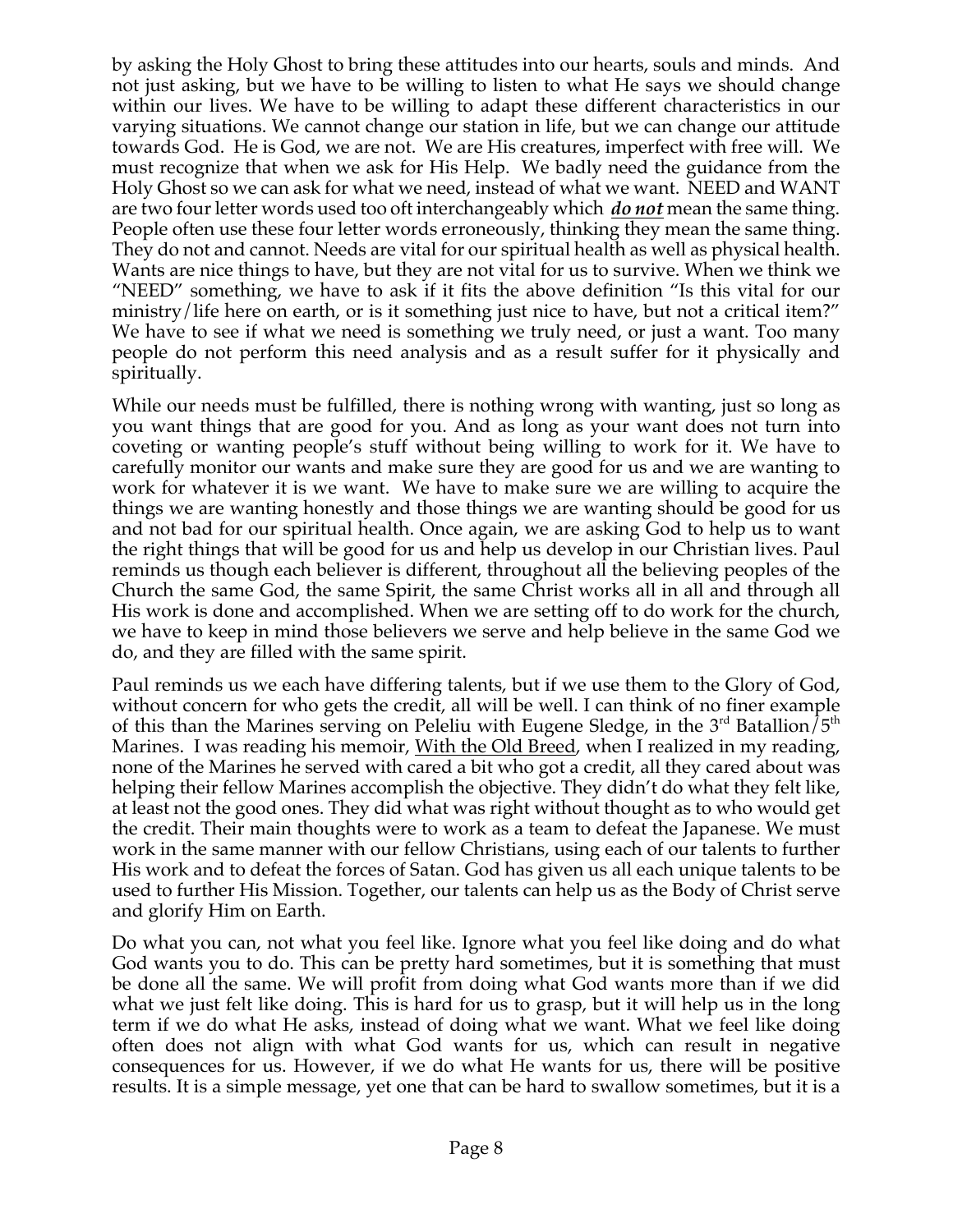message that must be swallowed all the same.

If you will but read the Bible, what God wants you to do will be clear. If you do your best to do His Will all will be well with you. Death is a pretty hollow threat if you do your duty. If you have done your best, that is at the end of the day, you have done your best to follow Him, then truly you have nothing to fear. The people of Jerusalem would not have been in the pickle they got in when 70AD came along, had they only done what God wanted. But, it was *too hard* for them. These were, of course, the descendants of the people who defied God in the wilderness for 40 years, they were a stubborn and stiffnecked people, blinded by their stubbornness to the need to change. They could not see what God wanted for them or now for us. In 70AD, what had been so hard earlier seemed pretty easy compared to the fix they were in, but by then it was too late. By then they were left with only "There are none so poor as cannot purchase a noble death." But, for most of them by that time they had no will. It left when they failed to follow God's Will.

It is an object lesson for us, to do what we can in the here and now and not worry about tomorrow. We shouldn't complain if it is *too hard* for us, because being on God's side, nothing is too hard for us. We should ignore these thoughts and turn our attention to what God wants for us. We must learn from the past mistakes of our spiritual forebears and resolve not to repeat those same mistakes. If we are ignorant of our spiritual past, we are doomed to make those very same mistakes. Ignoring or whitewashing history does not profit us as a people, but rather it leads us down the path that started those whole mistakes in the first place. History is history, it is in the past. It cannot be changed, but what can be changed is the future. And that can only be changed by learning from the past and doing our best to learn from the mistakes in the past, as well as the good examples from the past and pressing onward.

When Luke wrote of the sales in the temple, he had a point. The point was not to preclude jumble sales at church. He was not abhorring the sales, but the cheating in the name of God. This Gospel does literally preclude cheating people at those jumble sales! You must understand the temple hawkers were selling perfect defective "sacrificial lambs" which would be recycled over and over<sup>2</sup>. In their very successful effort to make money they were defrauding the people and insulting God in His own House. It should also be pointed out that a church should be a place of worship. It may be a Prophet Center, but not a Profit Center<sup>3</sup>. Similar sounding words, but a totally different meaning for the church. If the building needs constant commercial enterprise, then perhaps the emphasis is on the wrong center. All of these churches that emphasize quantity over quality should be suspect. It does not matter the quantity, as long as you have a base of quality believers who serve the One Triune God. We need to be concerned more about the spreading of His Word, the constant truth, then focusing on how many people we can attract, and how the message can be changed to suit them. These are both problems with the modern churches today. A church should be funded for its needs by its members and its wants should come much later, if not in fact unheeded. A church is about Him, not about IT. It should not be a self-licking ice cream cone, but a center to help the believers walk in

 $2$  The concept of being truthful in the efforts we make to spread The Word is not a separate subject by any means, but would take more time to talk about than we have time for here. Suffice it to say that we must take every care to spread The Truth and not what our audience, whoever that may be, would like to hear. When we bring our "sacrifice" to the "temple" we need make certain it is in fact as perfect as we can make it. This is so hard that one of the recurring themes of the Collects is asking for guidance to ask for the right things.

 $3$  A term I first heard from Bishop Dennis Campbell in 2011. It was a great thought then and a great thought now!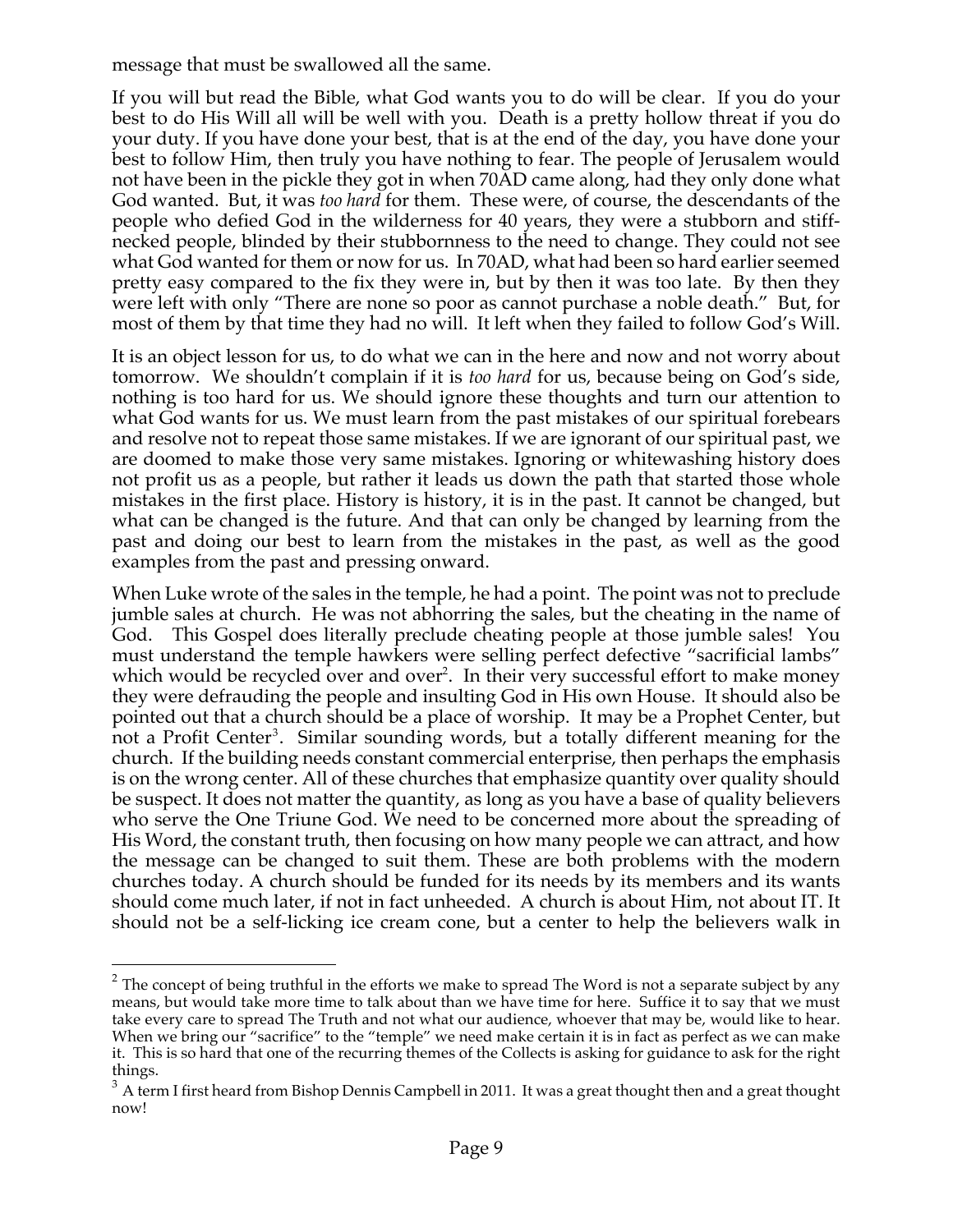Christ, not focusing on physical and material plant on earth, but on helping us on our own "Pilgrim's Progress" towards heaven. If it focuses on anything but that, it is a stumbling block to believers. We are not called to be a stumbling block, but to be guides, to be lanterns shining in the darkness, to be as a light cloud amidst the darkness of this world.

Do what you are supposed to do when you are supposed to do it. That is duty. It does not matter how you "feel" about black or white. Black is black; White is white. Do your duty. Work as hard as you can, do the best you can, trust in the Lord. By the way, cheat no one. If you follow that, you won't need to be told, "Particularly in God's House."

Action counts. For by their actions ye shall know them.

Heaven is at the end of an uphill trail. The easy downhill trail does not lead to the summit.

The time is now, not tomorrow. The time has come, indeed. How will you ACT?

It is by our actions we are known.

# **Be of God - Live of God - Act of God**

#### *Rev Bryan Dabney of Saint John's Sunday Sermon*

We are fortunate to have Bryan's Sunday Sermon. If you want people to come to The Truth, you have to speak the truth, espouse the truth and live

the truth. This is really a good piece and I commend it to your careful reading.

#### **Tenth Sunday after Trinity**

In today's Gospel our Lord wept over Jerusalem and its people. How much he wept we are not told, but his words concerning what was to come upon that city must have been heart-rending indeed. This was not a warning so much as it was a lament. There would be no remedy similar to that found in II Chronicles 36:15-16 wherein it was written, And the LORD God of their

fathers sent to them by his messengers, rising up betimes, and sending; because he had compassion on his people, and on his dwelling place: but they mocked the messengers of God, and despised his words, and misused his prophets, until the wrath of the LORD arose against his people, till there was no remedy.

God, at that time, permitted Nebuchadnezzar to besiege and destroy the city and afterwards, to cart away the majority of its survivors into a seventy-year exile in Babylonia. We are told in Ezekiel 10:18-19, *the glory of the LORD departed from off the threshold of the house [the Temple], and stood over the cherubims. And the cherubims lifted up their wings, and mounted up from the earth in my sight*... God removed his presence from the Temple much as in life, God removes his hand from a recalcitrant people, and allows evil to come and work its woes upon them.

Returning to our gospel lesson, our Lord prophesied concerning the coming destruction of Jerusalem and its people (St. Luke 19:42-44). Notice that there was no room left for mercy or repentance. A debt had been incurred and the payment was required. Consider Verse 42. *If thou hadst known, even thou, at least in this thy day, the things which belong unto thy peace! but now they are hid from thine eyes.* Given all that had transpired during his earthly ministry, they should have known that he was the Christ, and such would have been to

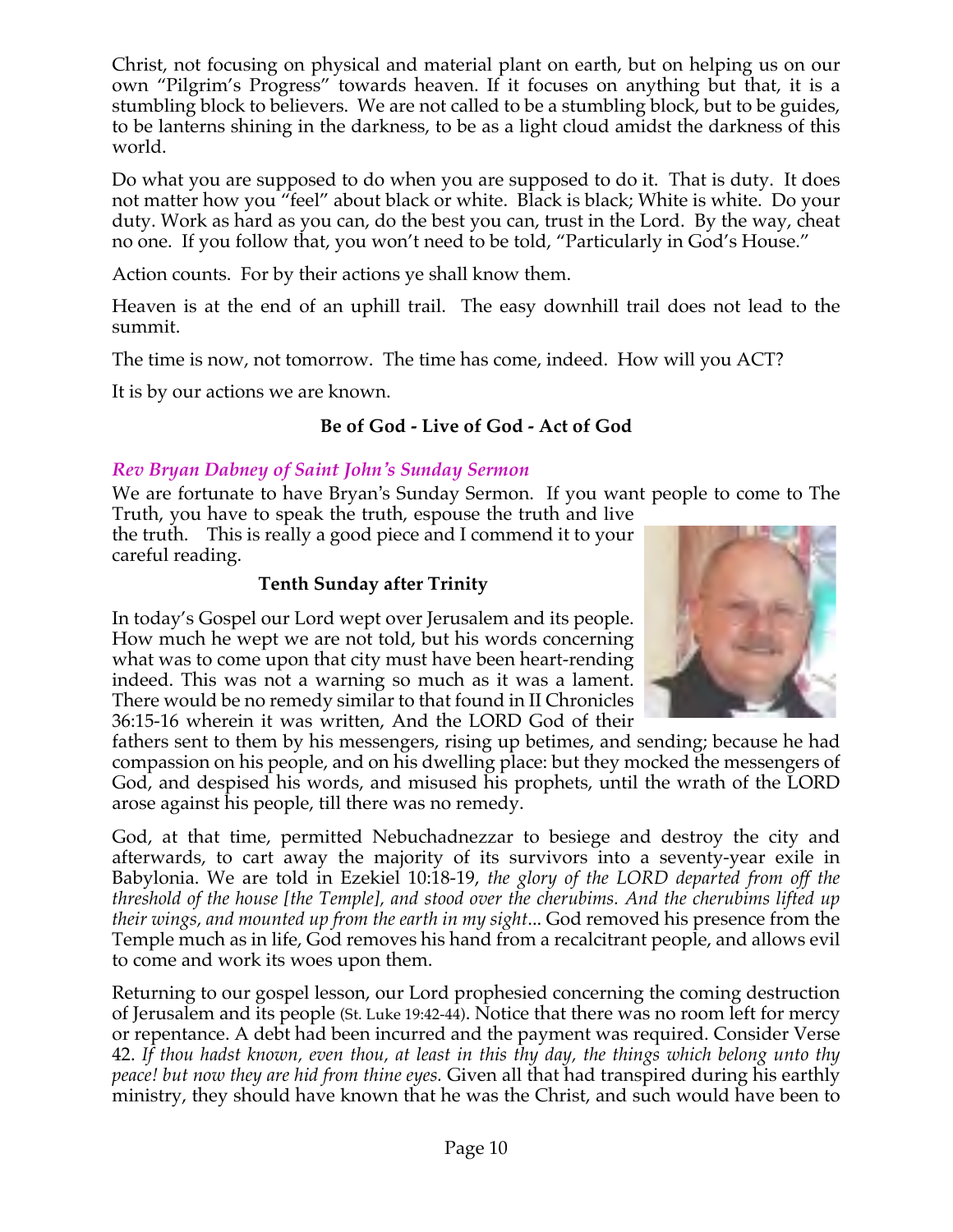their credit. How often did he reveal to them his divine nature via signs and wonders? Did he not heal the sick, raise the dead and teach what was true? Did he not heal a man born blind and cause the palsied to walk? How often had he proclaimed the truth of God to them, but their hearts refused to receive it?

And so, on account of their unbelief, they forfeited God's peace. When people reject Christ they are in essence rejecting God's offering of salvation— which costs them nothing but is of inestimable value. And in their rejection they are also forfeiting his deliverance from the power of the evil one. When people reject Christ, they have no place in God's eternal kingdom. They have turned themselves away from the love and care which the Father has extended to all in the name of Christ Jesus, and on that account they will remain in their sins and trespasses. So instead of being received into God everlasting kingdom, their rejection of Christ has made them fit only to be cast into perdition by a just and righteous God. When a people reject Christ, God hides his blessings from them and their foolish hearts are darkened (Romans 1:21).

Returning to our gospel lesson, our Lord went on to explain the particulars of what would happen to the city and its people on account of their rejection of him as their Messiah. *For the days shall come upon thee, that thine enemies shall cast a trench about thee, and compass thee round, and keep thee in on every side* (v.43). The coming siege of Jerusalem was as described. Titus and his legions came and invested the city so that no one could enter or leave. The Romans were a methodical people and especially in warfare. They were well-versed in the mechanics of capturing a well-fortified city, and their soldiers were well-trained in just what to do once the walls were breached.

*And they shall lay thee even with the ground, and thy children within thee; and they shall not leave in thee one stone upon another; because thou knewest not the time of thy visitation* (v.44). In St. Matthew's gospel (23:38), our Lord said, *Behold, your house is left unto you desolate*. And in St. Mark's (13:2) he reminded his disciples of Jerusalem's coming destruction when he said, *Seest thou these great buildings? there shall not be left one stone upon another, that shall not be thrown down*. St. Luke also includes these words in a later chapter (21:6) which like St. Matthew's gospel (24:2) are referred to as the Olivet Discourse.

What our Lord presents to us is judgment pure and simple. Without his divine hand, destruction will come. When the children of Israel turned away from God to worship the false gods of the Canaanites, God took away his hand of protection and their enemies dominated them.

When their kings did that which was evil in the sight of the LORD, he removed his hedge of protection and they were plundered and carried away into exile. Why then would the people's rejection of their Christ result in an outcome different from those in their past? Many of you know St. John 3:16, *For God so loved the world, that he gave his only begotten Son, that whosoever believeth in him should not perish, but have everlasting life*. These are wonderful and comforting words which have sustained many a Christian. But the three verses that follow are often overlooked. *For God sent not his Son into the world to condemn the world, but that the world through him might be saved. He that believeth on him is not condemned: but he that believeth not is condemned already, because he hath not believed in the* name of the only begotten Son of God. And this is the condemnation, that light is come into the *world, and men loved darkness rather than light, because their deeds were evil*.

Condemnation follows unbelief and rejection. God is the Creator of all things. God's laws govern every aspect of the creation. God's will cannot be hindered, neither can his ways be found out apart from his impartation of such information to man via the prophets of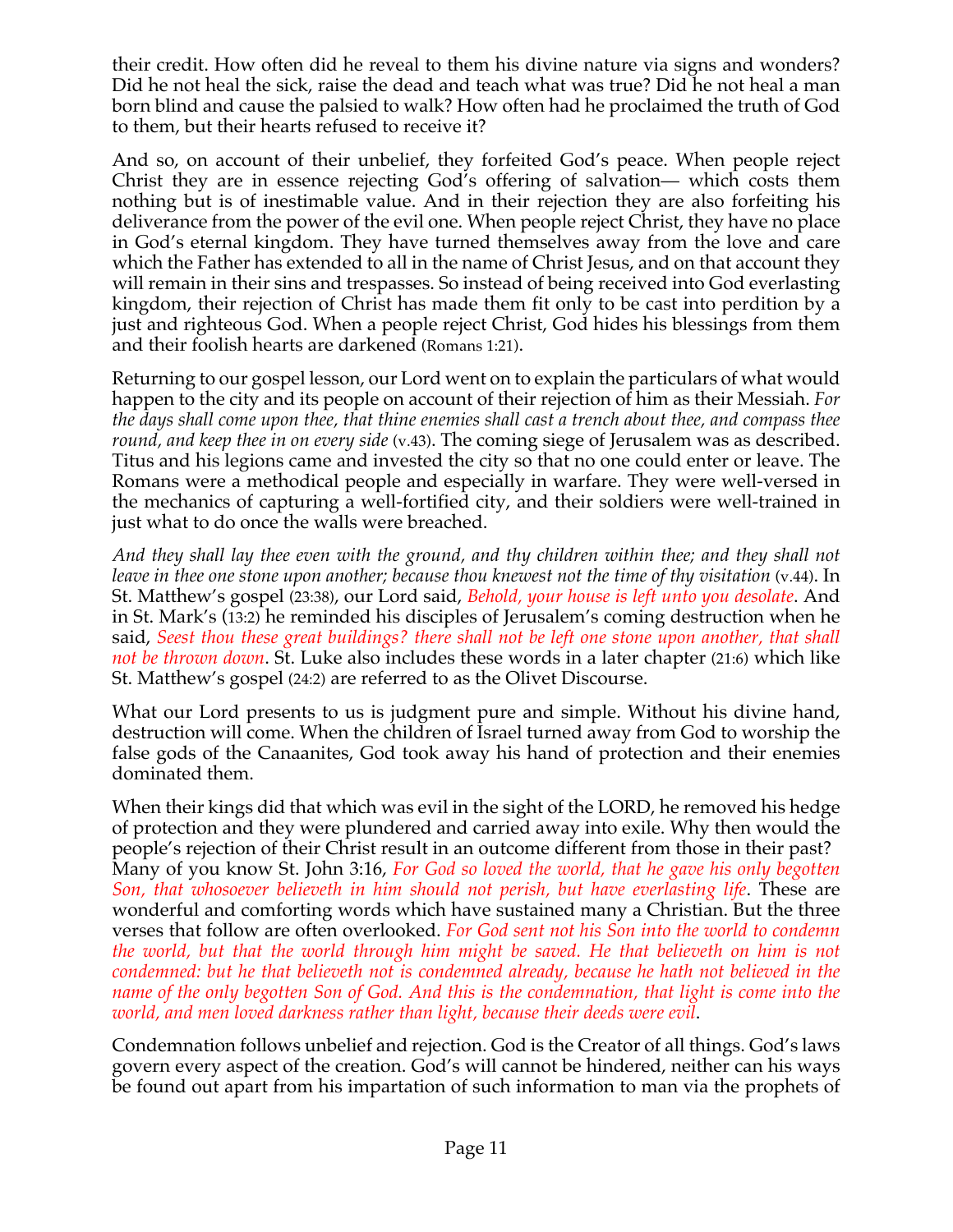old, or that of our Lord and Saviour Jesus Christ, and the work of the apostles under the guidance of the Holy Ghost. If men will not hear Moses and the prophets; if they will not hear the words of our Lord in the gospels; if they will not hear the instructions of the apostles in their epistles, then nothing but condemnation awaits such persons.

The darkness of a life filled with sin and its enjoyment resists the light of truth that calls to the sinner, come out from among them and be thou separate (II Corinthians 6:17). God has called out to all humanity via Moses and the prophets, our Lord and the apostles. If we will accept his calling to turn unto him and be saved then the blessings of God will shower upon us. But if we reject him, then we will suffer the consequences.

Today, God is calling all persons to himself. It does not matter what you have done in your past. It does not matter if you have been recalcitrant in your Christianity. What matters is that you turn from your wickedness and live. Embrace the Lord Jesus as your Saviour and accept his free gift of grace. Renounce the devil and all his works and turn from them seeking God's forgiveness in the name of his only begotten Son, and then accept his healing and guiding hand via the Holy Ghost.

The majority of the people in Judea and Jerusalem refused God's offer of grace and perished because of that choice. God does not bless the behavior of the unregenerate. God's peace is for them who love him and who are in Christ Jesus and walk not according to the flesh. Purpose in your heart today to come and be forgiven of God and redeemed for his kingdom and be not like those of our Lord's day who did not recognize the time of their visitation and were destroyed.

Let us pray,

**RACIOUS** Father, pour into our hearts the desire to please thee in all our doings; GRACIOUS Father, pour into our hearts the desire to please thee in all our doings;<br>that having accepted your free gift, we might ever live as a people redeemed from sin and death, and regenerated to a new life by the power of thy most holy Spirit; and these things we ask in the name of him who is the author and finisher of our faith, even Jesus Christ our Lord. Amen.

Have a blessed week, Bryan+

#### *People in our Prayers* - http://faithfulcenturionprayerteam.blogspot.com/ **Why? Prayer is an extremely important activity.**

It is not that God knows not our needs, for He surely does. Yet, Jesus commanded us to ask God for those same needs. In addition to the obvious of asking God for help, offering thanksgiving and the like, prayer helps us focus our thoughts on how we might do God's work.

The Prayer Team of the Anglican Orthodox Church was established to help our members and fellow Christians pray for those in need and to give thanks as well for the blessings we have been granted.

#### **Who can be on the list? Do I have to be a member of the Anglican Orthodox Church to be prayed for?**

No! The only qualification to be on the list is that you want our prayer team to pray for you. We are Christians and are happy to pray for you, no matter who you are. If you want help from God, you are our kind of people.

# **What is the commitment from the prayer team?**

Each member of the team will pray for the desired outcome at last once per day.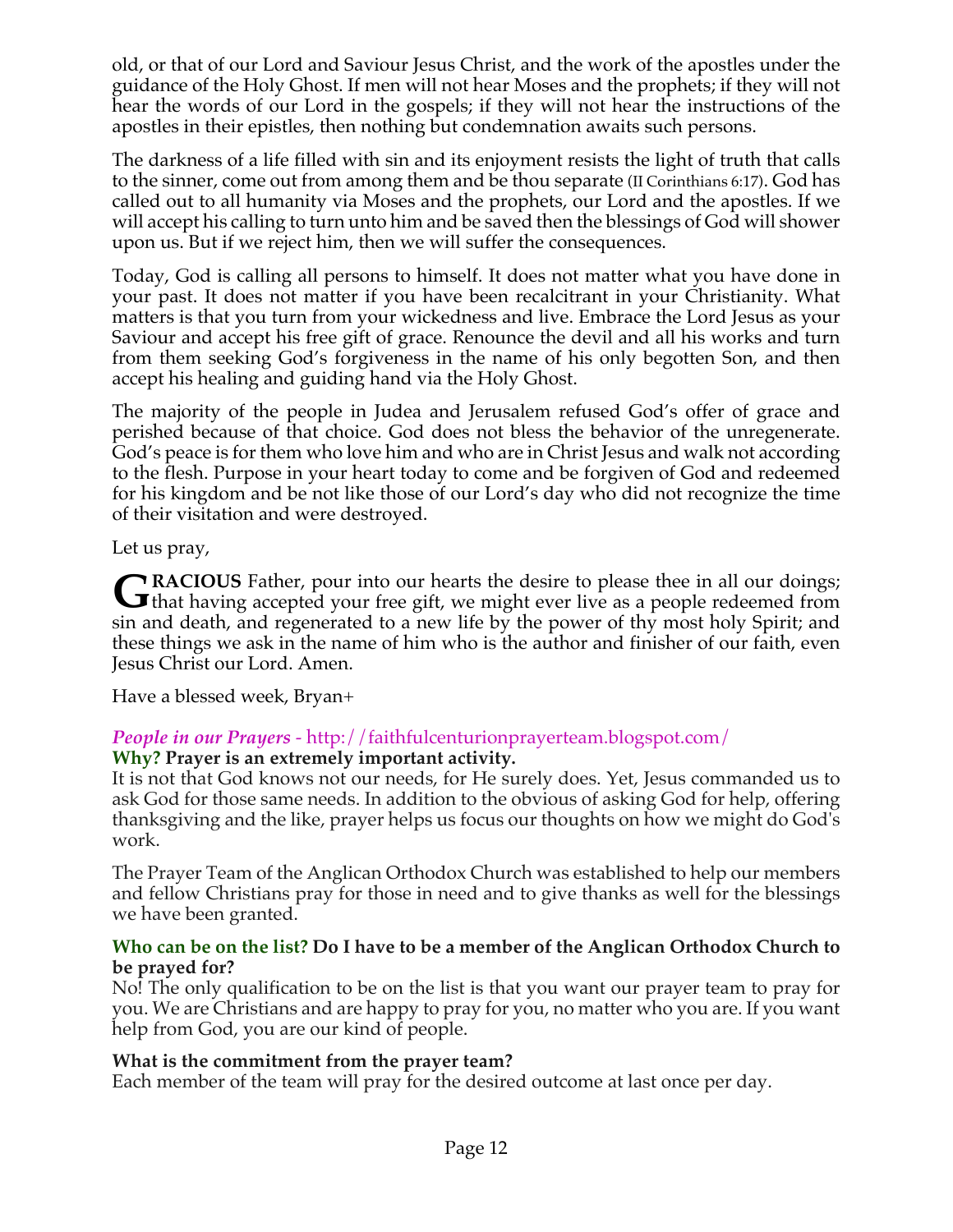# **How do I get myself or someone else on the prayer list?**

You can email one of the prayer team leaders: Jack - jack@faithfulcenturion.org or Dru dru@ faithfulcenturion.org, or call the office at (619) 659-3608 or fill out a prayer card at your church.

#### **What should I ask for?**

Depends on what you want. Some people merely want God to be asked to heal their ills and be mentioned by their first name, others want a specific outcome and / or have more of their personal information known to the team. Ask for what you want. It is your desire and need for prayer the team is attempting to meet. For typical examples, see the list below.

#### **Updating the Team**

If you are on our prayer list, or if you have submitted a person that you have asked us to pray for, please update one of the team members or Hap in person, by telephone or email. It helps to be able to pray specifically for these individuals including their specific needs; plus if they get better, it is our happy duty to give thanks!

Please note that on the yellow (maybe green or orange if you get an old one) cards at church, you can ask that those to be prayed for have their names disseminated to the prayer team. Those names will be said in church and appear here. Or, you can ask that their names and purpose be kept confidential, then only Hap will know to pray for them.

# *Prayer List Notice – If you have someone on the prayer list and their needs have changed, please let us know. We'd like to update our prayers to reflect the need and most important to give thanks!*

#### *Immediate Prayer Please*

- *Rufus Glyn Martin* (good friend of Bishop Jerry) is in a coma in ICU and in need of our prayers.
- *Chief Mike Wysocki* finally had heart valve surgery June 2017. He was back in the hospital with a bleeding ulcer, but made it home. Please give thanks for that and pray for the medical team treating Mike that they might pay attention, do their very best and be open to God's guidance. Pray a complete recovery and peace of mind and trust in God for Mike, his lovely wife Wendy and his family.
- *Jim* was in the hospital 18 July 2017, for four days due to fluid in the lungs from Congestive Heart Failure. Please pray the medical team treating Jim might pay attention, do their very best and be open to God's guidance. He is feeling better but this past year has been hard on him physically with four surgeries, starting with back surgery in June 2016, an eye operation in December and then two operations involving his pacemaker in March 2017 and again in May 2017. All these have weakened him but he is getting stronger and now is back in PT to help rebuild his strength. Thanks be to God. Jim and his family thank you for the prayers and request them to continue as the doctors are still working on medication balance to help his heart not to go back into Congestive Heart Failure. Pray for peace of mind and trust in God for Jim and his family.
- *Ron Cole Klages* is a patriotic former Marine who has debilitating blood clots pursuant to cancerous growths on his liver and unknown other places. His doctors will inform of clinical findings on Monday for further treatment. Please pray for the medical team treating Ron that they might pay attention, do their very best and be open to God's guidance.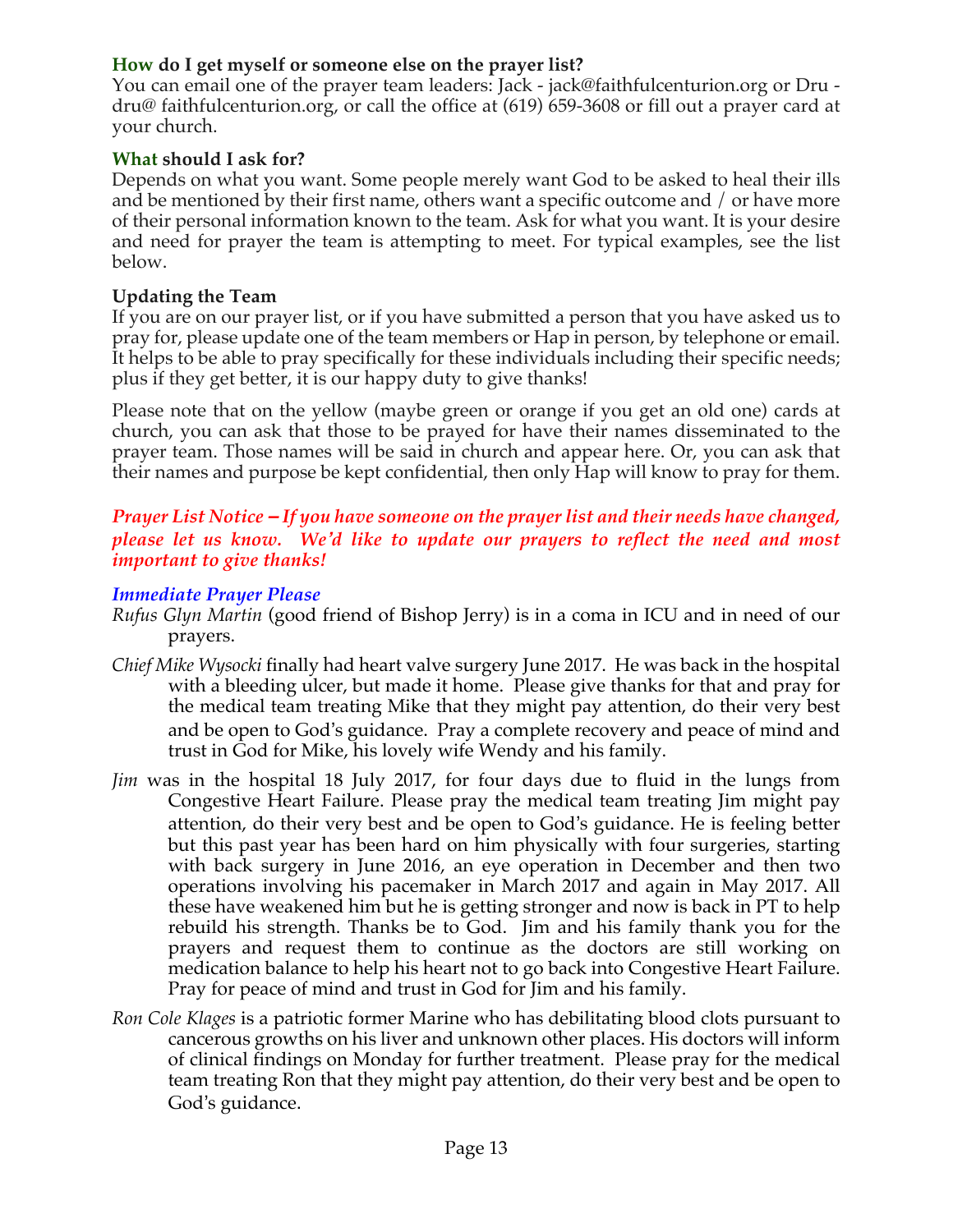- *Jill* was on life support; her family members traveled a great distance to see her and returned home safely. Jill's condition improved to critical, but needs your prayers to continue her recovery.
- *Kurt Thomas* is now home after undergoing open heart surgery in Richmond, Virginia as the result of a life threatening bacterial blood infection which settled in his heart and other places. The infection resulted in a hole in his heart. Kurt. They successfully replaced about half his heart with donor parts. Kurt had a permanent pacemaker installed on 26 March 2017 and he returned to work the first of June! But, now he is having problems with fluid retention. It is a God given miracle Kurt made it through all this. Please join Kurt and Mary, his family and friends in giving thanks. There is still a long and rocky road ahead; please pray for spiritual and physical strength for Kurt, his wife Mary and their family. Please pray for the medical team treating Kurt that they might pay attention, do their very best and be open to God's guidance. Pray also for Kurt to accept what he cannot do at present and concentrate on what he can do. This is a very foreign situation for this Christian warrior. He needs God's help to adapt and prosper.
- *Cindy,* Bishop Jerry's cousin, may need to undergo brain surgery if medication is not effective. Please pray the Lord will extend a hand of mercy and healing to Cindy.
- *Samson Hendrik* has prostate cancer and his kidneys are not working. Pray our Lord Jesus Christ will be close to him and his family of friends during this illness.

# *Travel*

*Shamu, Lee, Zachary, Aaron and Nadia* are on travel to London to see Shamu's family, in particular her mum. Pray for safe travel and a good trip.

# *Birthdays*

*St. John's Anglican Orthodox Church* Vicksburg, Mississippi, Rev Bryan Dabny, Rector, celebrated their tenth birthday on 16 July 2017.

# *Move*

*The Thomas Family* are now in Virginia on what was to be a headquarters tour. Pray for peace of mind for Kurt and for Mary and the kids.

# *Departed*

*Colonel Jon Proehl, USAF Retired,* died in a motorcycle crash Friday 28 July 2017, near Carson City, Nevada. Please give thanks for his time here on earth and pray for comfort for his family and friends, in particular his wife Cari and their two children.

# *Nearing the end of their time here on earth*

- *Neal* has heart problems and is very weak, he also has COPD, kidney problems, his potassium is too high, he came back from the point of death. He is now home and permanently on oxygen. He is doing well, for that he and his family are grateful and ask your thanksgiving prayers. More importantly, please pray Neal will accept salvation through our Lord and Savior.
- *Paul* is in hospice and ready to meet His Lord. Please pray for Paul as he prepares to go home to be with his family who have gone before him. Pray for the faith of his family to build and the transition to be good.
- *Dot* is an elderly woman with liver cancer. Please pray for Dot as she prepares to go home to be with her family who have gone before her. Pray for the faith of her family to build and the transition to be good.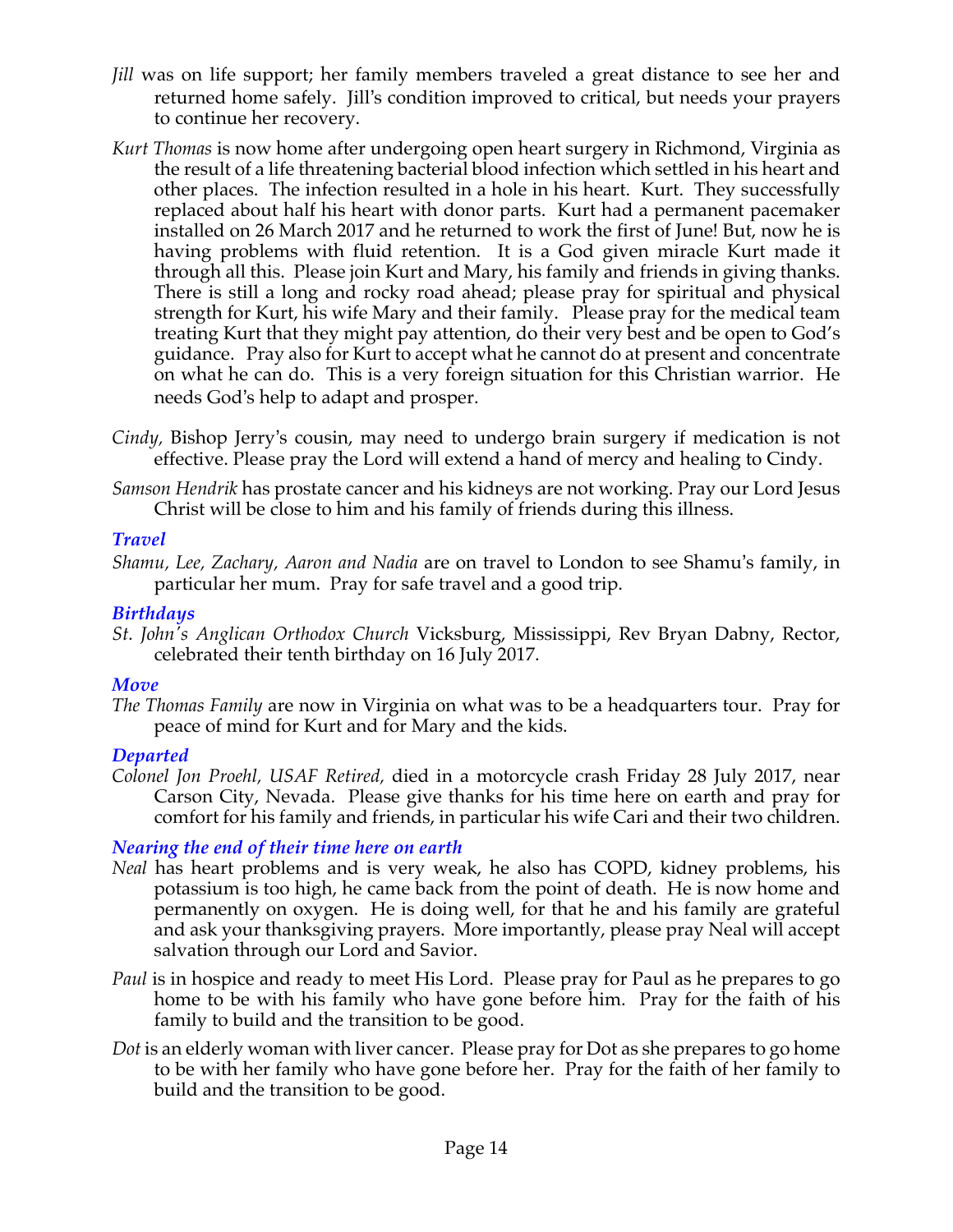- *Mrs. Tiffany (90)* has chosen to refuse extraordinary care as it will not gain much earthly time. The Tiffanys have been together for a long, long, long time. Pray for Mrs. Tiffany and her husband as together they begin this Journey to be with their Lord.
- *Saundra* is in ICU with congestive heart failure after a heart operation. She is aged and frail. Saundra is near the end of her time here on earth. Please pray for comfort, understanding, strength and guidance for Saundra and her family who will of necessity remain behind. Pray for the love of God to stay foremost in their hearts.
- *Polly* is in hospice care with dementia and spinal stenosis. Please pray for her as she prepares to go home to be with her family who have gone before her. Pray for the faith of her family to build and the transition to be good.

#### *In need of a miracle or understanding of God's Plan*

- *Kathy Cox Merritt* has been receiving Chemo and 12 November 2016, had bowel resection surgery and was given a very bad prognosis. Kathy just retired as an RN in Orthopedics at a local hospital; sometimes a little medical knowledge can be dangerous to the patient but she remains positive. Please pray for Kathy's healing and peace and comfort for her and her family, both spiritually and physical
- *Krysti* is off life support and able to talk, please give thanks for the good news. She is still unable to feel her legs. When that comes back she will go to a rehabilitation facility. Krysti has used drugs, has high blood pressure, is diabetic and has organ failure. Her families are with her and will appreciate your prayers.
- *Pat* has metastatic osteosarcoma; there is little that can be done. Please pray for a miraculous remission; that Pat's remaining time here on earth might be good. Help Pat and family put their trust in the Lord and let Him carry their sadness, fear, worry and terror.
- *Amy* has been diagnosed with metastatic melanoma and has cancer all over her body, and in one of her kidneys which are no longer functioning. Amy and her family have asked for prayer to stop the growth and to aid the family financially with the medical bills. At present she has to have surgery every two months to place stents. Pray Jesus will be close to all.
- *Gemma Dillinger* has been treating for breast cancer for over a year now, after surgeries, radiation and chemotherapy, she is reaching the limit of her tolerance with no end in sight. Please pray for her to gain strength and ground on the cancer. Help her to continue with her faith in our Lord, she is not afraid to go home, but wants to make sure it is time. Pray she will be encouraged to not give up until it is her time to go and that her time here on earth with her family will be good.
- *Janet* has had a blood borne cancer for several years. Her faith in the Lord is great and she is ready to be with Him. Pray she will be encouraged to not give up until it is her time to go.
- *Holly* has had Colon Cancer, Breast Cancer and now it is in her spine. Please pray for guidance for the medical personnel treating Holly, for a miraculous remission; that Holly's remaining time here on earth might be good. Help Holly and her family put their trust in the Lord and let Him carry their sadness, fear, worry and terror. Pray for strength and courage for Holly.
- *Tim* was on a kidney transplant list and started dialysis and was taken off the transplant list for a heart problem that required stents, while putting in stents a leaking valve was found. A port was put in and something happened and it has to be redone. In several days he will have a valve replaced, after heart surgery and recover he will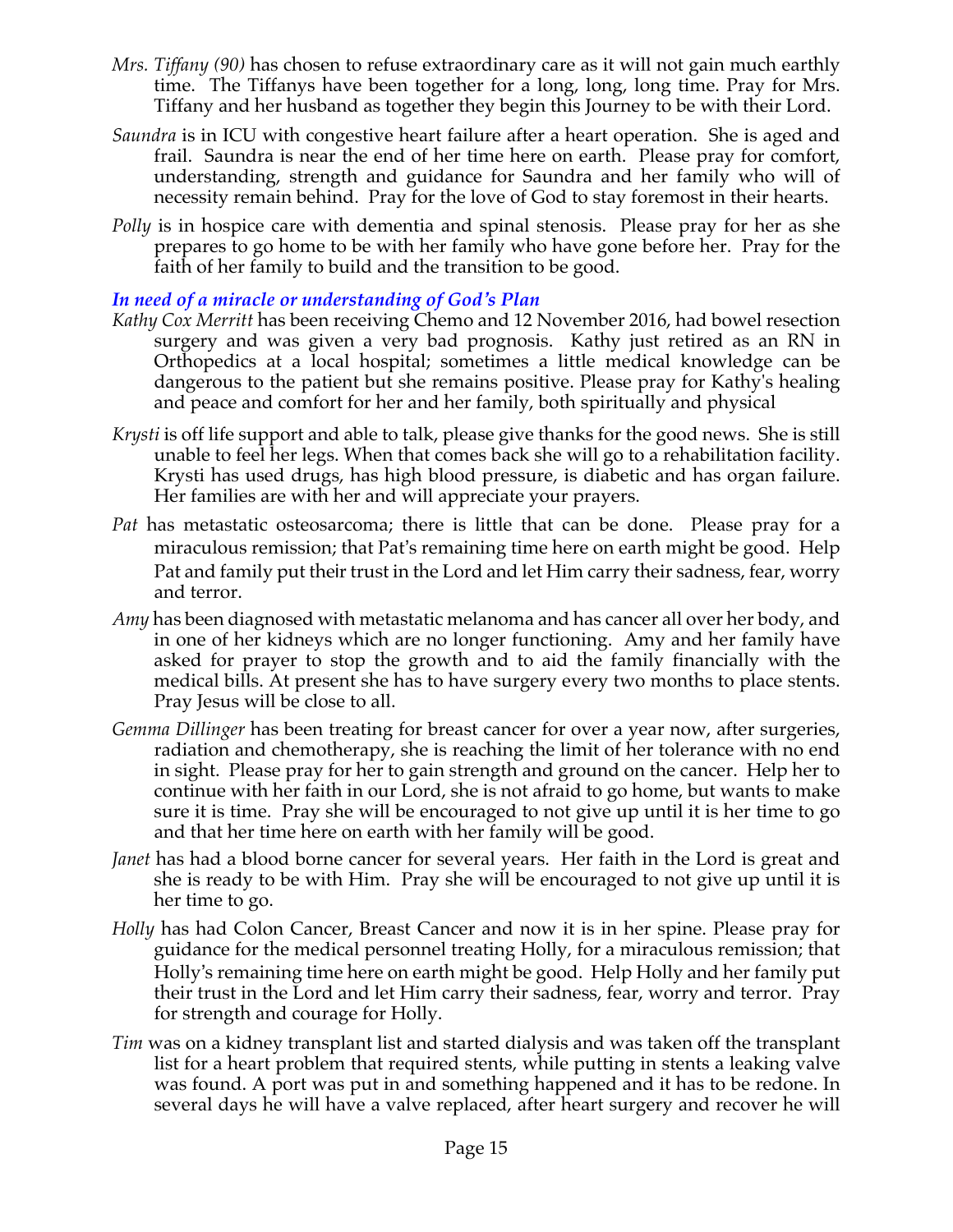go back on the transplant list. Please remember him in prayer in the days and weeks ahead. Pray he will put his worry on God's shoulders so he might be at peace and rest. Pray for those treating him that they might pay attention and do their best.

- *Marilyn* has been diagnosed with non-operable pancreatic cancer. Please pray for a miraculous remission; that Marilyn's remaining time here on earth might be good. Help Marilyn and her family put their trust in the Lord and let Him carry their sadness, fear, worry and terror.
- *June* found she has a recurrence of colon cancer, which is now Stage Four, that is it has spread. Please pray for a miraculous remission; that June's remaining time here hon earth might be good. Help June and her family put their trust in the Lord and let Him carry their sadness, fear, worry and terror.
- *Leon McKay* suffered a stroke a few weeks back that has left him unable to speak and while undergoing evaluation the doctors also found he has a very aggressive cancer. Please pray for a miraculous remission; that Leon's remaining time here on earth might be good. Help Leon and his family put their trust in the Lord and let Him carry their worry.
- *Rev. Thomas Brooks* is not improving and being kept alive by artificial machines. Please pray for a miraculous recovery and if that not be God's Will, a rapid passing to home. Help Thomas' family put their trust in the Lord and let Him carry their worry.
- *Ronnie* has kidney cancer that has spread and the surgeons are very concerned. Please pray the medical team to formulate a successful treatment plan and for a miraculous remission; that Ronnie's remaining time here on earth might be good. Help Ronnie and family put their trust in the Lord and let Him carry their worry.
- *Levi* was cancer free for 4 years and just discovered he has kidney cancer. Levi has a great deal of faith and said whether he is healed or God takes him home he will be fine. Please pray for the medical team to pay attention and to their best and for a good outcome. Pray also that Levi and family will be able to put their worry on God's shoulders. In particular, please pray for pain relief; Levi is 22 years old.
- *Ray Daley* is a member of the Royal Canadian Legion and served his country during the Korean War era. Ray is taking chemotherapy treatments for cancer. Meanwhile his son Trevor is in the hospital in a coma and seems to have lost the will to live.
- *Pat* has been under treatment for colon cancer for some time. He has had major complications the last few days and your prayers will be appreciated by family and friends.
- *Dorothy* had pneumonia, on checking her lungs they found tumors which permeated the lung area. Further investigation found a primary site in the colon, with the lung being secondary. It would appear there is no viable treatment at this time. Please pray for a miraculous remission; that her remaining time here on earth might be good. Help Dorothy and her family put their trust in the Lord and let Him carry their worry.
- *Becky* has fourth stage metastasized lung cancer and is not doing well with chemotherapy treatments. Please pray for Becky and her husband as they are together during this difficult time in their lives.
- *Jane* has fourth stage cancer and is not doing well. Please pray for Jane and her family as they are together during this difficult time in their lives.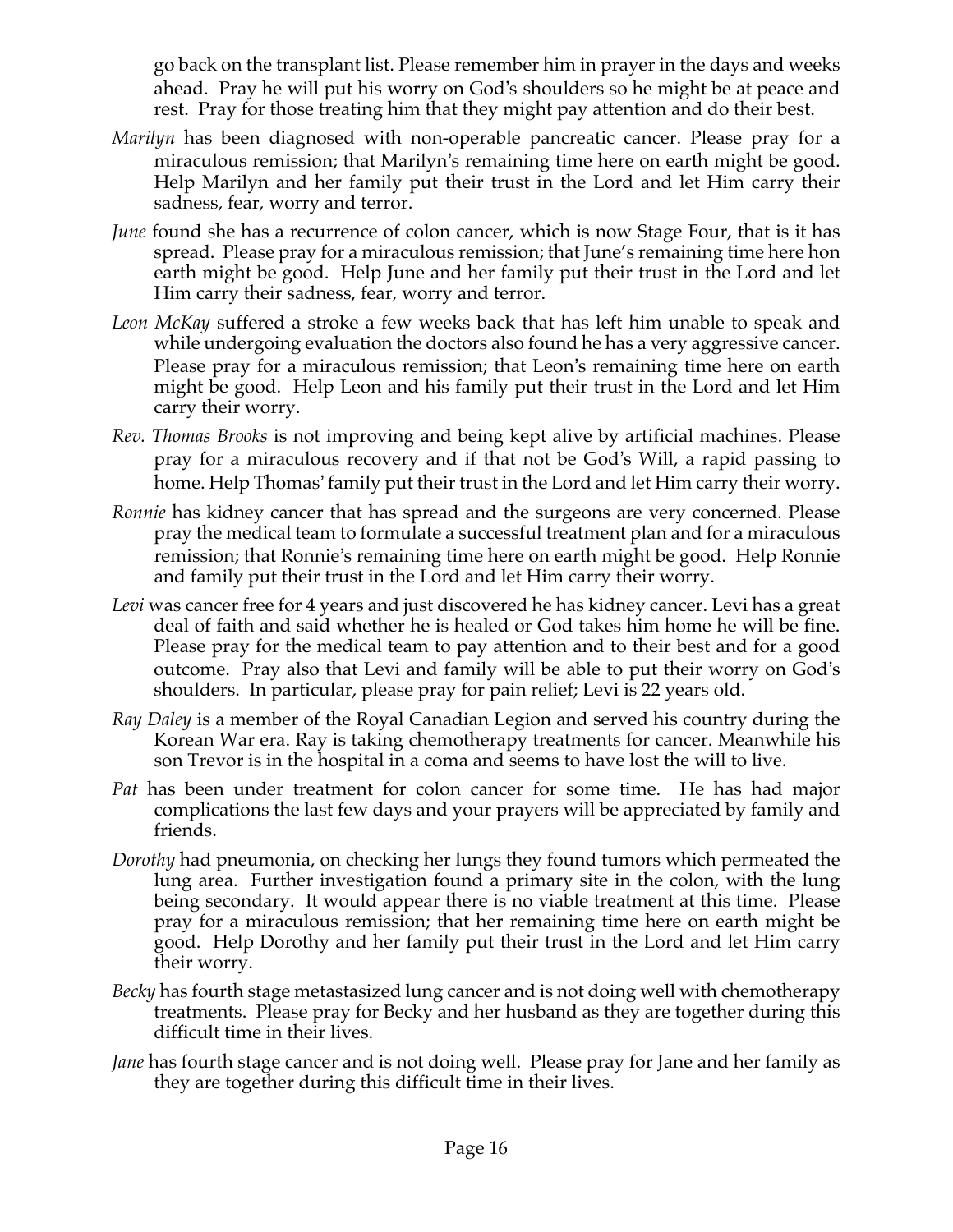- *Colleen* has been battling pancreatic cancer over the last year and it has now spread to one of her lungs. Please keep her and her family in your prayers.
- *Christine* has cancer of the colon, which spread to her liver; she is receiving chemotherapy and is having difficulty eating. Please pray for the medical team treating her to pay attention and do their very best; pray also for confidence in our Lord for Christine and her family.
- *Todd* and *Kenny* have both been fighting osteocarcinoma for over five years and have been told their time here on earth is nearing its end, absent a miracle from God. Both are ready to go home and leave the pain, but would like to stay. Please pray for them and their families.

#### *Homebound or Infirm*

- *Sarah* had to move to an Assisted Living Home and has found the adjustment very difficult. Please pray she will come to terms with the situation and that her Lord Jesus will be close to her. She recently lost 30 pounds and her eyesight is deteriorating. Pray her appetite will improve and her eyesight will return to normal. Most of all, please pray our Lord Jesus Christ will be close to her at this difficult time.
- *Larry H* has general weakness as the result of extreme fatigue. Larry is now up and about, walking without assistance. The depression is still a part of his life. Due to several chronic illnesses, he will never be able to live on his own. On the other hand, he has been transferred to a facility near his former home so he will be nearer his friends. Larry has difficulty with the lack of what he considers fairness in the Word. Please pray for help for Larry to put his trust in the Lord, relax and build strength and give Pastor Roy guidance on helping him.
- *Laurel Bessessen* (95) has begun to lose her mental abilities to recall people, places and things around her. Her family is no longer able to care for her at home and she is in a skilled care facility. She is the last of that family's generation. Please pray for the mental degradation to stop or for her to leave for home. Pray for her family who do their best to care for her, visiting every day; for her children Cookie, John and Bill, as well as the other members of the family.
- *Judith Clingwall* is afflicted with Multiple Sclerosis (MS). She is currently in Laurel Place, an extended care facility in Surrey, British Columbia. Please pray for remission of the disease so she might return home to her family. Pray also for strength for her husband Martin as he deals with all the problems and stress of Judith's situation.
- *John* has Alzheimer's pray he will call on God to help him as he deals with this.
- *Steve,* brother in law of Paul Martin, appears to have early onset dementia. Steve had teenage children and is very concerned for them. Please pray for the disease to stall or abate and for peace of mind for Steve and his family.
- *James* is on oxygen all the time, this is bothersome to him and terrifying as well. Please pray for James to put his worry, his bother and his terror on the Lord. Pray for strength and guidance for James and his family. They suggest this verse, I am thine, save me, for I have sought thy precepts.
- *Joan* has had serious medical problems that have kept her confined. Please pray her health will remain stable.
- *Norma, Sara's* mother is in a state of deteriorating health, both physically and mentally, with both dementia and Alzheimer's She is slowly drifting away, though she still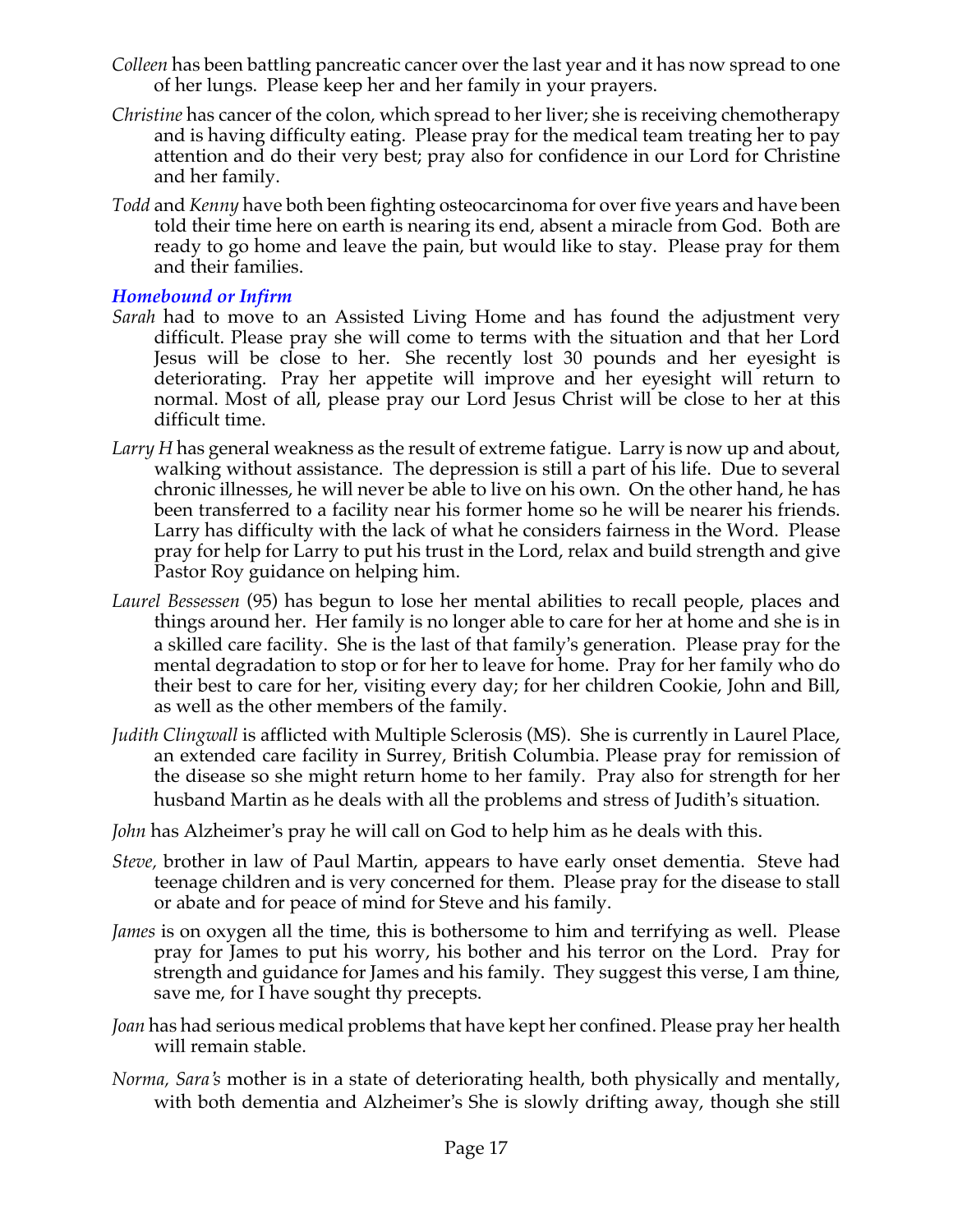recognizes Sara and prayer gives her a sense of peace. Please pray for both Sara and her mother to put their cares and worries on God's shoulders so they can deal with the many problems involved.

# *Surgery*

- *Maria Carla* is going to the hospital for corrective surgery. Pray our Lord Jesus Christ will be close to her as she has this operation. Pray for her father who will be taking her a long distance for the operation.
- *Bob Apple* is having surgery for a squamous cell carcinoma. Pray the surgical team will be open to guidance, pay close attention and do their very be Pray for peace of mind and trust in God for Bob and his family.
- *Marcia* has had a biopsy of a mass in her breast which indicated a tumor that must be removed. Pray the surgical team will be open to guidance, pay close attention and do their very be Pray for peace of mind and trust in God for Marcia and her family.
- *Edware* is having his fourth back surgery (in the last four years) Please pray for the medical team to pay attention and to their best and for a good outcome. Pray also that Edware and his family will be able to put their worry on God's shoulders.
- *Jeff* has been undergoing surgery, chemo and radiation since October for pancreatitis and Pancreatic cancer. Please pray for the medical team to pay attention and to their best and for a good outcome. Pray also that Jeff, his wife and family will be able to put their worry on God's shoulders.
- *Albert* had a pacemaker installed recently. He will require surgery soon for a leaking heart valve and has just been told he has esophageal cancer. Pray he will turn to God and come to know Him on a more personal basis as the days go by.
- *Mario* has early-diagnosed prostate cancer and had surgery. Pray for complete remission and that Mario and his family will be able to put their worry on God's shoulders.
- *Eddie* has upcoming bladder surgery. Please pray for the surgical team to pay attention and to their best and for a good outcome. Pray also that Eddie and family will be able to put their worry on God's shoulders.

# *Testing and Treatment*

- *Dru Arnold* has a ruptured tendon in her left ankle. She asks that she be guided to the right treatment and the medical team treating her will be open to God's guidance, pay attention and do their very best.
- *April and her husband* ask you prayers for the Lord to guide them and lead them both to the correct medical care; and that the family may receive comfort in the process.
- *Michael Moriarty* has been diagnosed with upper duodenal cancer which is the upper section of the small intestine. It is fairly rare and they have not decided how to treat him. Pray with Michael, his family and friends that the medical insurance people will fulfill their obligations and the physicians treating him will be guided in their assessment and treatment plan, for a full and speedy recovery to good health and for continued trust in the Lord for Michael, his family and friends in this worrisome time.
- *Chloe Mayo*, granddaughter of Justice Roy and Kayla Moore, good friends of Bishop Jerry, suffered a serious kidney attack possibly resulting from strep. Pray her family and friends the physicians treating her will be guided in their assessment and treatment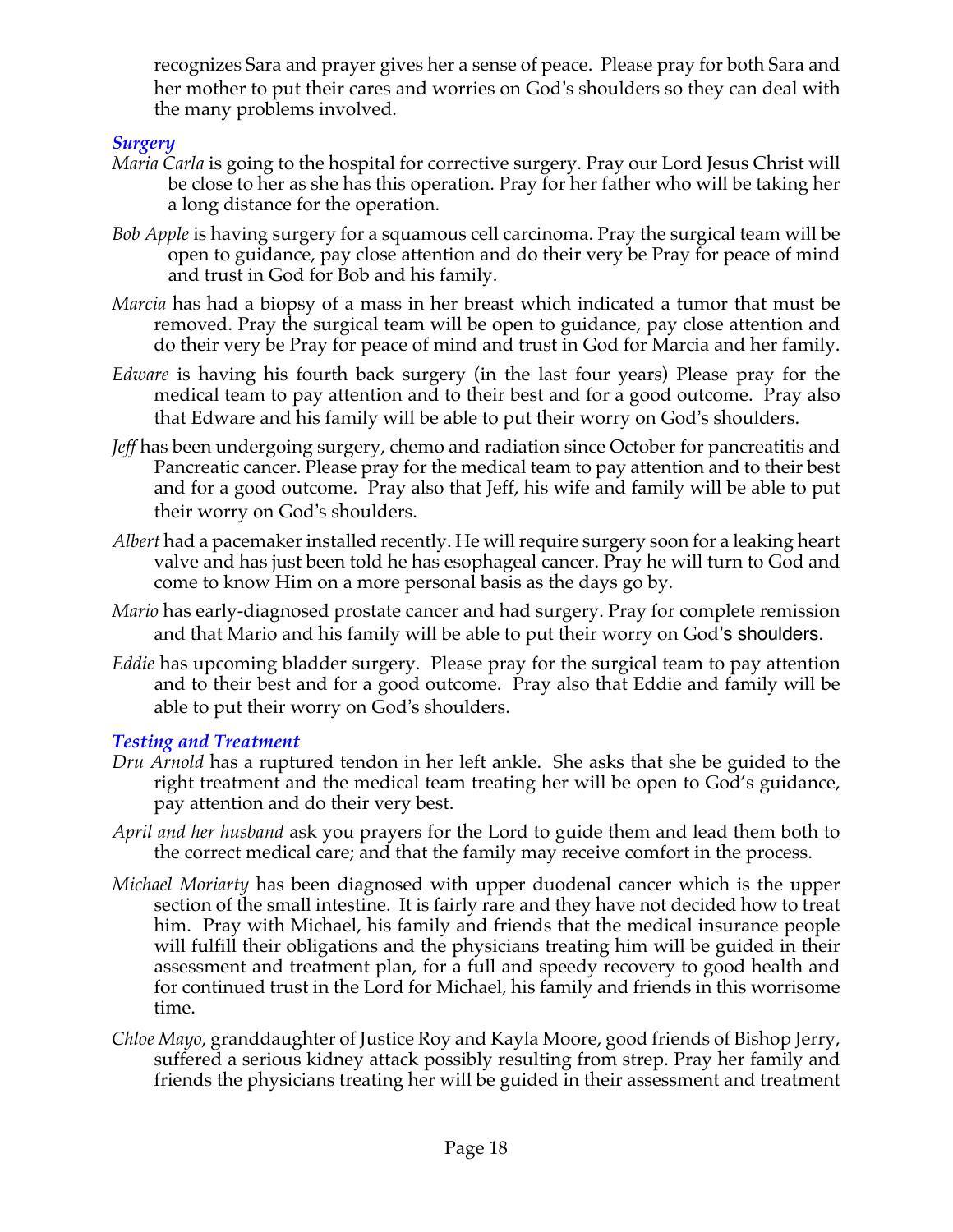plan, for a full and speedy recovery to good health and for continued trust in the Lord for Chloe, her family and friends in this worrisome time.

- *Josh* has two little children and just discovered he has a rare form of Cancer. Please keep him and his family in your prayers in the days ahead.
- *Ross* an elderly gentleman has been diagnosed with Leukemia. Ross has had good health until now, your prayers at this time will be appreciated by his family and friends.
- *Carman* was just diagnosed with breast cancer. Pray for her family as they continue to help her get the proper care. Pray with Carman, her family and friends that the physicians treating her will be guided in their assessment and treatment plan, for a full and speedy recovery to good health and for continued trust in the Lord for Carman, her family and friends in this worrisome time.
- *Kathie Lynn Holter* sister of Rev Phil Ternahan, was just diagnosed with Stage Four lung cancer (never smoked) which spread to the brain. She was operated on 26 June 2016. Please pray with Kathie, her family and friends that the physicians treating her will be guided in their assessment and treatment plan, for a full and speedy recovery to good health and for continued trust in the Lord for Kathie, her family and friends in this worrisome time.
- *Tina* just found out she has cancer on her left kidney. Please pray for guidance for the people treating her and for trust in our Lord for Tina and her family.
- *Martha* is now home after testing and she does not have cancer, but she does have bad kidneys and is adjusting and getting ideas to work with that. Please pray for guidance for the people treating her and for trust in our Lord for her.
- *Spencer* has been diagnosed with Autism. Please pray for guidance for the people treating him and for trust in our Lord for him and his mother Lorna.
- *Jane* has Multiple Myeloma and is set for back surgery on Monday 9 May2016. Please pray with Jane, her family and friends the physicians treating her will be guided in their assessment and treatment plan, for a full and speedy recovery to good health and for continued trust in the Lord for Jane, her family and friends in this worrisome time.
- *Michael* has cancer of the blood and is starting chemotherapy. Please pray for the physicians treating him to be guided in their assessment and treatment plan, for a full and speedy recovery to good health and for trust in the Lord for Michael.
- *Clay* has a large gallstone; he is in poor health and not currently a surgical candidate. Please pray for the physicians treating him to be guided in their assessment and treatment plan, for a full and speedy recovery to good health and for trust in the Lord for Clay.
- *Jim Sevier* has been in the hospital for heart related troubles. Please pray with Jim and his family the physicians treating him will be guided in their assessment and treatment plan, for a full and speedy recovery to good health and for trust in the Lord for Jim and his family in this worrisome time.
- *Claude* has been falling and he does not know why. Pray doctors will discover what the problem is and he can continue without any more difficulties.
- *Gretchen* has been diagnosed with severe osteoporosis and is now being treated with exercise, nutrition and vitamins. Please pray with Gretchen and her family the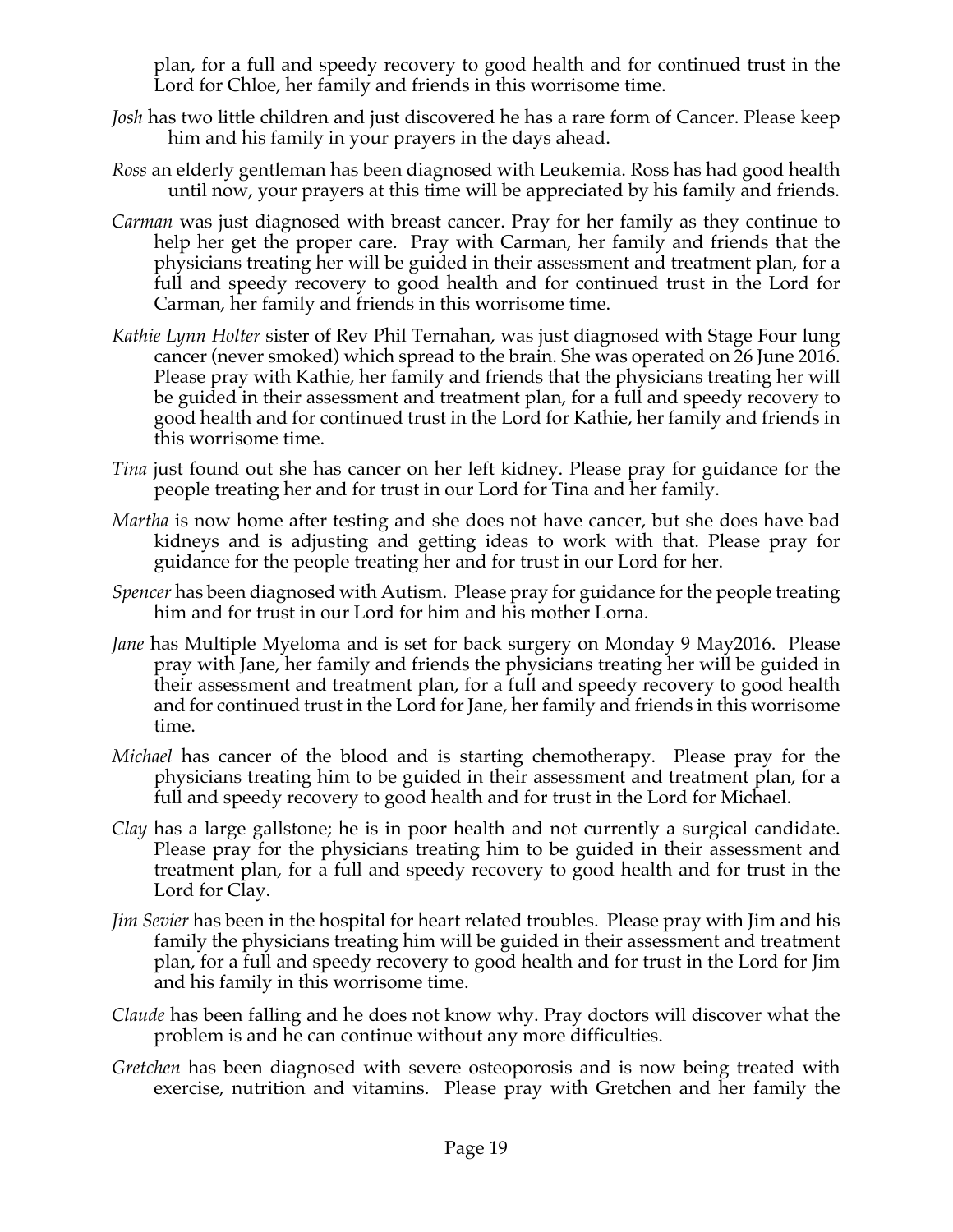physicians treating her will be guided in their assessment and treatment plan, for a full and speedy recovery to good health and for trust in the Lord for Gretchen and her family in this worrisome time.

- *Pete* has not been well and is back in the hospital with another stroke. Please pray for the physicians treating him to be guided in their assessment and treatment plan, for a full and speedy recovery to good health and for trust in the Lord for Pete and his family in this worrisome time.
- *Kamil* has heart problems and they are trying to stabilize his medication, now he been admitted to the hospital because of breathing problems. Please pray for the physicians treating him to be guided in their assessment and treatment plan, for a full and speedy recovery to good health and for trust in the Lord for Kamil and his family in this worrisome time.
- *Mary Lee* has bleeding into her stomach and they cannot find the sources. Mary Lee is in CCU and her husband *Maurice* is not eating until she returns home for is so upset. Please pray for the physicians treating her to be guided in their assessment and treatment plan, for a full and speedy recovery to good health and for trust in the Lord for her, Maurice, as well as the rest of the family in this worrisome time.
- *Glenn Porter, MAJ USMC Retired,* has Interstitial Pulmonary Fibrosis, which causes him to be unable to get enough oxygen into his system without supplemental oxygen all the time. The only real treatment is a lung transplant, without a transplant he has between two to five years here on earth. Please pray for him to continue in his faith and for a set of lungs to become available.
- *Pat* has an aneurism of the brain, pray she will make the right decision on how to treat this problem and it will be healed.
- *Dan* is very sick with cancer and is starting an experimental treatment. This treatment will take Dan away from their family business and put even more stress on him and his family. Please pray for Dan's wife who is meeting with Steve who plans to keep the family business going while Dan is ill. Pray for Steve as he has many new responsibilities.
- *Timothy* has brain cancer. He had surgery and is waiting for the pathology report to find out what kind of chemo he will need. Please pray for continued guidance for the medical team treating Timothy and patience and trust in God for Timothy and his family. Pray also for a full recovery for Timothy.
- *Helen* was admitted from her doctor's office 15 July 2015, as the result of a blood test, to the University of Pennsylvania Hospital with an extremely high white blood count. She and her husband are very active in the ministry of their church and are asking for believers to pray for them and their family, as they are facing very serious problems in the days to come. Please pray for guidance for the medical team and patience and trust in God for Helen and her family. Pray also for a full recovery for her.
- *Elma* has been suffering with headaches for a long time. Doctors have not been able to discover the reason for them. Pray for strength, courage and understanding for Elma and her family; as well as for God's guidance for the medical people caring for her that they might find the best treatment method to banish the headaches completely.
- *Barbara Apple* is bedridden after a fall which left her with two paralyzed limbs. She continues to experience pain in the effected limbs and will be totally bed bound for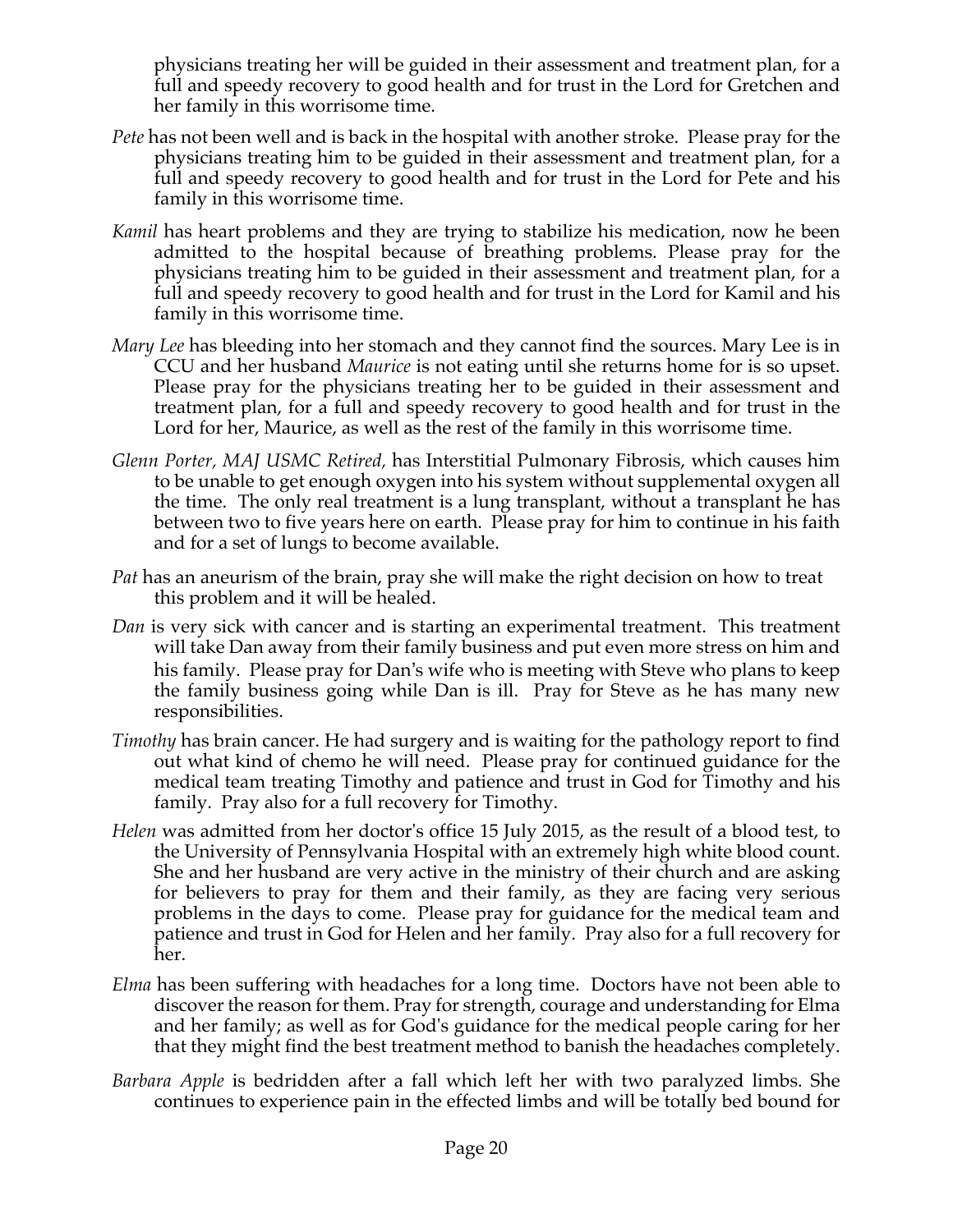the remainder of her life. Your continuing prayers for her are appreciated and are great comfort to her. Please pray for Barbara to put her trust in the Lord, look to Him for strength and for her to gain energy so she does not lose the mobility she has; pray for a miraculous full and rapid recovery. Also, please continue to pray for her husband Bob who is taking care of her that he be comforted and strengthened in this time of stress.

- *Deborah* has had a stroke, she is doing much better and out of the hospital. She has a problem with anemia and is taking supplements for that. Pray our Lord will be close to her and her family. Pray for strength, courage and understanding for Deborah and her family; as well as for God's guidance for the medical people caring for her that they might find the best treatment method to allow her to heal completely.
- *Rev. Steve Boardman* has been diagnosed with stage 3 cancer. Pray that Jesus will be close and comfort his family and members of his congregation*.*
- *Hang So Ryu* has cancer. Please pray for medical team contemplating and evaluating the treatment that they might be guided to the correct choice and do their very best. Pray also for peace of mind and trust in God for him and his family, as well as physical strength.
- *Olivia,* age 7, has been diagnosed with Stage 3 Lymphoma. The prognosis is good at this time, please pray for medical team contemplating and evaluating the treatment that they might be guided to the correct choice and do their very best. Pray also for peace of mind and trust in God for Olivia and her family, as well as physical strength.
- *Paul* has been hospitalized recently several times because of persistent high fevers. He is being tested and checked by physicians and seems to have a slight scoliosis, a node and Schuermann's disease. Please pray it will be discovered how to treat these problems and healing will begin so he will be inspired to continue his education.
- *Carol Anne* needs God's comfort and healthy test results as she is anxiously undergoing tests related to previous hysterectomy and experiencing symptoms in the surrounding area.
- *Rick* has heart problems. Please pray for guidance for the medical people treating him that they might pay attention, do their very best and make the right recommendations regarding treatment. Pray for help for Rick and his wife Wanda to keep their trust in the Lord and let Him carry their worry.
- *Stacy* has Multiple Sclerosis and was hospitalized for what turned out to be food poisoning. Pray for trust in God for Stacy and Chris as they deal with Stacy's illness.
- *Faye* is in the hospital because she is weak has been receiving blood transfusions. Pray for strength, courage and understanding for Faye and her family; as well as for God's guidance for the medical people treating her that they might find the best course of treatment and allow Faye to heal completely.
- *Tom* has heart and kidney problems. Pray for strength, courage and understanding for Tom and his family; as well as for God's guidance for the medical people treating him that they might find the best course of treatment and allow Tom to heal completely.
- *Harold* is having surgery on 30 September 2016 to repair a hole in his aorta bleeding into the abdomen which caused stroke like symptoms.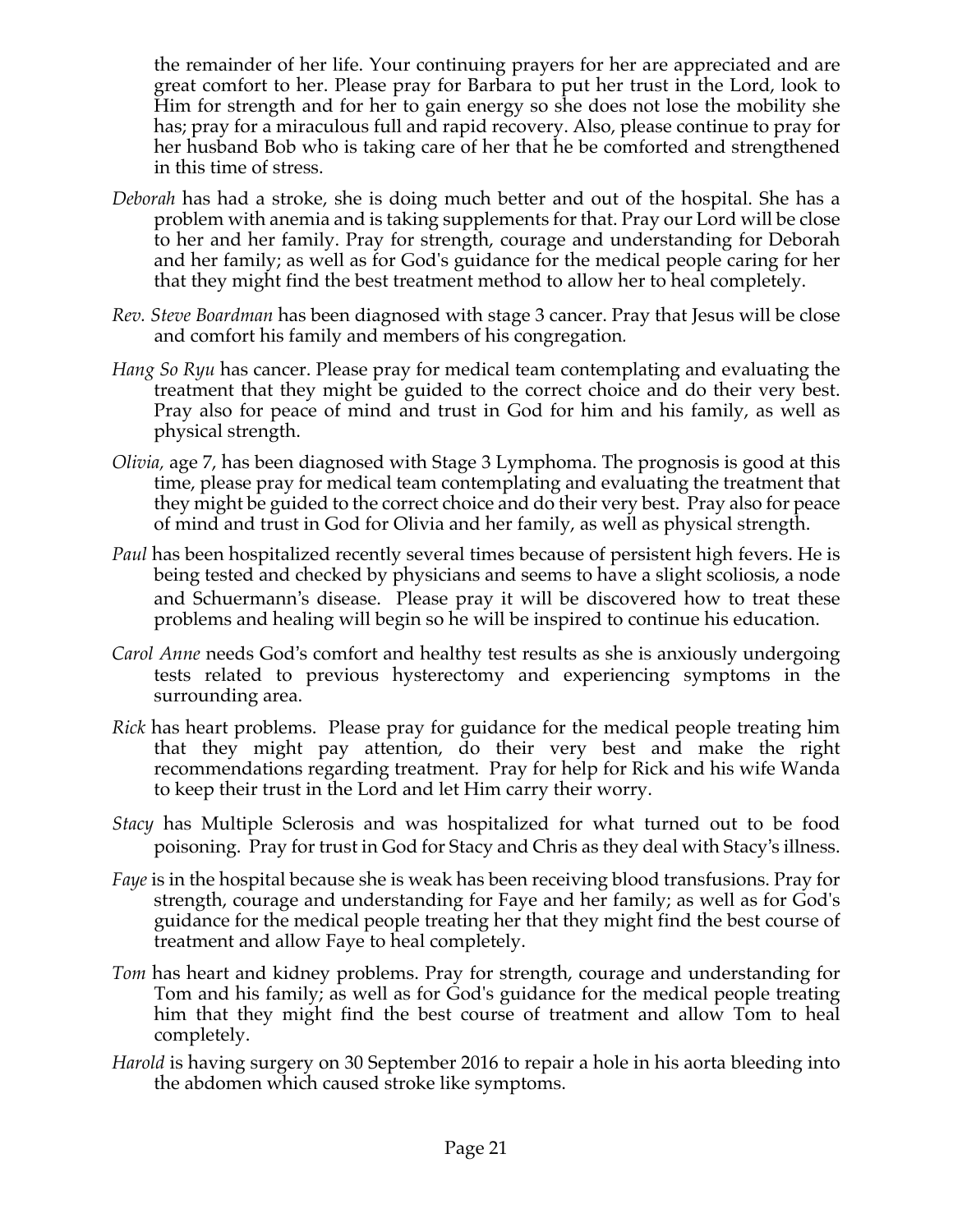- *Joe* has had a preliminary ALS diagnosis. Pray the final diagnosis will something that will allow him to continue taking care of his devoted young family. Pray for strength, courage and understanding for Joe and his family; as well as for God's guidance for the medical people treating him that they might find the best course of treatment.
- *Preston* is reacting poorly to recent neck surgery and now has problems with his liver count; Physicians feel that dialysis will help. There may be a blockage in the bowel and an operation might be necessary. Please pray for the medical team to pay attention and to their best to determine how to help Preston and for a good outcome. Pray also that Preston and family will be able to put their worry on God's shoulders while Preston does his best to facilitate a return to good health.
- *Erica* has a non-malignant Brain Tumor which cannot be surgically removed due to the size and location. They are going to attempt chemotherapy. Please pray for peace of mind and trust in the Lord for Erica, as well as for her family, and for God's guidance for the medical people treating her that they might find the best course of treatment.
- *Brenda* is in the hospital because of bleeding on her brain. Please pray for peace of mind and trust in the Lord for Brenda, as well as for her family, and for God's guidance for the medical people treating her that they might find the best course of treatment.
- *Mackenzie* is a young girl with leukemia. Please pray for peace of mind and trust in the Lord for Mackenzie, as well as for her family, and for God's guidance for the medical people treating her that they might find the best course of treatment.
- *Mack* has had diabetes most of his adult life. Circulation in his legs is very bad and doctors are considering amputation. Please pray his medication will help and he will not face amputation. Please pray for peace of mind and trust in the Lord for Mack and for God's guidance for the medical people treating him that they might find the best course of treatment.
- *Michael* has been diagnosed with lung cancer recently after making it through gastro intestinal cancer last year. Please pray for peace of mind and trust in the Lord for Michael and his wife Gayle; as well as for God's guidance for the medical people treating him that they might find the best course of treatment.
- *Adriano* is in the hospital due to high sugar and high blood pressure. He is very weak and will appreciate your prayers.
- *Heather* recently found out she has cancer. Please pray for peace of mind for her and for the medical team treating her will be guided to the right solution.
- *Jim* has had an aneurism and blood clots. Pray that healing will come.
- *Georgia* has liver and pancreatic cancer. The doctors are evaluating whether to do surgery and how to tackle the disease. Georgia is a faithful Christian and appreciates your prayers. Pray for God's guidance for the medical people treating her that they might find out the source of the problem and best course of treatment. Pray also for peace of mind and trust in God for Georgia and her family.
- *Lana's* doctor found something on her lymph nodes and ovaries. Pray for God's guidance for the medical people treating her that they might find out the source of the problem and best course of treatment. Pray also for peace of mind and trust in God for Lana and her family.

# *Healing*

*Vladia* had a right knee replacement which went well, but since the operation she is experiencing very painful side effects from medicine, very low hemoglobin and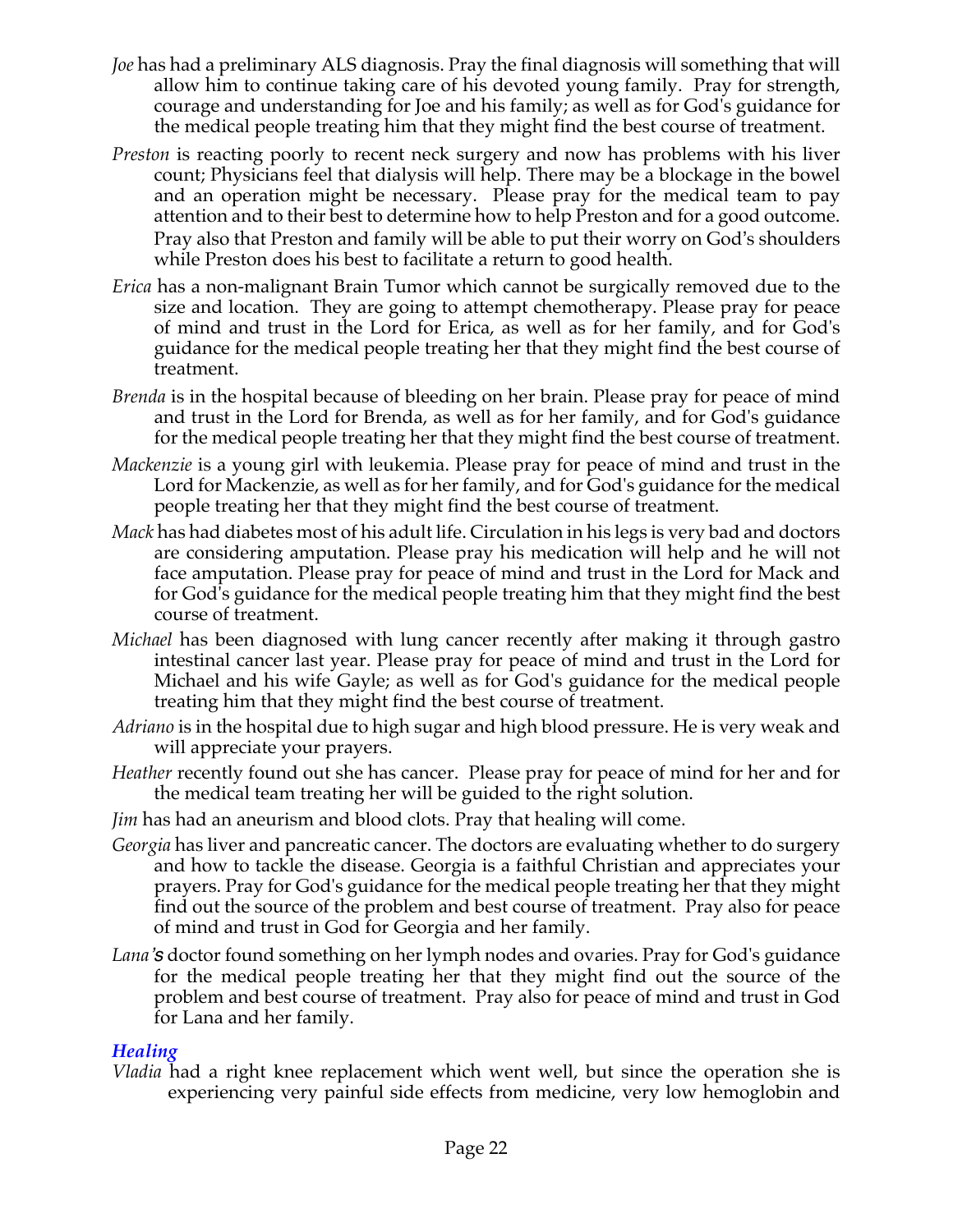also back problems. She has been transferred back to the hospital to help correct these problems. Please pray the doctors will seek God's Wisdom and come up with a plan to help her get back on her feet and have some normalcy in her life.

- *Jim Thornell (Jet)* recovered from the five stomach ulcers, then was found to have bowel cancer, that was removed and he was doing pretty well all things considered. They just found another tumor and have changed his chemotherapy at the City of Hope. He remains on the same schedule as his wife Mary; he is still dealing with blocked coronary arteries and taking care of Mary. Jim is doing considerably better with the side effects of the chemotherapy. Please pray for remission of the cancer, for tolerance of the chemotherapy and give thanks for the strength, guidance and peace of mind our Lord gives Jet and his wife Mary, as well as daughter Janice and son Jimmy, through these difficult times.
- *Madisun Hanks* (14) has Tourette's Syndrome and suffers from horrible migraine headaches. There are various very high risk treatments which provide some relief. None of them are close and none are easy. Madisun is truly one of the most inspiring young ladies we have ever come across, her attitude and actions are almost unbelievable. No one should have to go through what she does, but she makes it through and performs incredibly when others just get by. Please pray for Madisun, her mom Hilda who guides her through all this and those treating her.
- *Linda* has a melanoma just forming and she needs to have it removed. She has had severe medical problems the last 15 years and needs help coping. Pray for all of her family at this time as new problems have come to light.
- *Chris Hill* (close friend of Jon Weston) suffered a brain aneurysm and needs your prayers. He came out of a coma he had been in since the week before Christmas 2016. He is now in a stepdown facility. Every day is a new day to him; his memory seems to have been damaged to a point where it is not recovering so far. Pray for the doctors, nurses and technicians treating him to pay attention, to be open to God's guidance and do their very best. Pray for trust in our Lord and peace of mind for Chris and his family.
- *Rev Bill* had a stroke. Pray he will stay comfortable and Jesus will be close by, please pray for a full and rapid recovery.
- *Dennis* will begin chemotherapy for an active cancer spot on his spine on 17 September 2015. Please pray for a good result and tolerance of the treatment for him.
- *Vickie* has been bothered with Migraines and all that go with the headaches. Please pray for relief from the pain for Vickie.
- *Jon* has Stage 4 mantle cell lymphoma. There is good news in that he is in remission; however the chemotherapy is producing neuropathy in his legs so it is a challenge for him to get around. Please pray that he will be as comfortable as possible; he has been a Marathoner runner so this is especially difficult.
- *Amy* has melanoma in her lungs, liver and kidneys; they have found a treatment for her that has a high success rate however the side effects are debilitating. Please pray she will be able to tolerate the side effects and the treatment is successful. Amy has full trust in the Lord, but would still appreciate your prayers.
- *Liz* had a massive stroke at age thirty-seven. The prognosis is good but she has a long road ahead. Please pray for guidance for those treating her, for trust in our Lord for Liz and her family, for healing.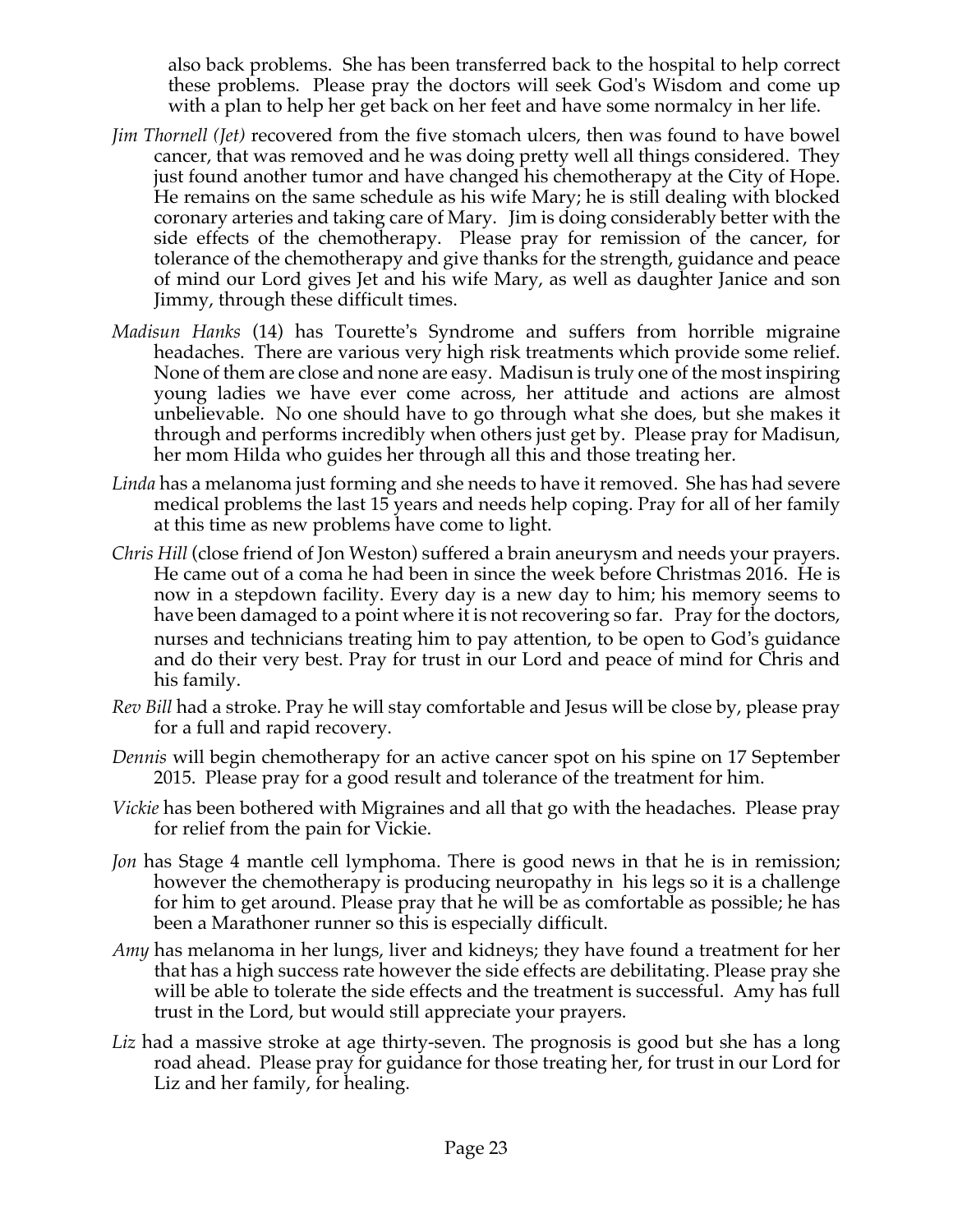- *Ebick* is suffering from a severe ulcer but the Doctors cannot give her the proper dosage of the medicine due to her six month pregnancy. Please pray doctors will find an alternative avenue for treatment or that God will provide.
- *Stan* is going through chemotherapy and radiation treatments for cancer. He is elderly and the treatments are tiring him. Please pray for his wife *Marvelene* as they do this together.
- *Donald* is in the hospital and had his leg amputated on 14 April 2014. Pray he will adjust and healing will begin.
- *David* has many concussions and unable to go to school, read books, watch TV and has headaches and migraines. He has trouble sleeping and his family will appreciate your prayers for this 10 year old young man.
- *Gladys* has breast cancer and has had a lumpectomy. She needs to take a year off of her work to have chemo treatments.
- *Alwin Jack* has had a stroke and recently has had a relapse. Please pray for those who treat Alwin that they might choose the best possible treatment and pray for peace of mind for Alwin during the recovery phase.
- *Carolyn* has Multiple Sclerosis with complications. Pray Carolyn and her children will be close to our Lord Jesus Christ as they and family members help to ease the problems.
- *Bill* had malignant growth removed from a lip last month and seems to be experiencing a re-growth of the cancer. He asks your prayer for the medical team treating him and for peace of mind for himself.
- *Hank* has osteoporosis, which has caused him a great deal of pain and inconvenience in the past few years. Pray for his healing and that his medical bills will be met.
- *Evelyn is* an elderly woman who has had problems with her eyes and is now blind. It appears some sight will return shortly, pray for that to happen!
- *Joanne* has begun kidney dialysis as a result of kidney failure due to extensive chemotherapy. Additionally she cares for an adopted drug addicted baby who is now nine years old. Please pray for her to keep her faith, to let the Lord carry her worry and concern and to give her strength. Pray also for those treating her that they might pay attention and do their best.
- *Bud and his wife* for their continued welfare and enthusiasm. Bud has been advised of an aneurism in his heart of a size not mandating immediate surgery. This comes at a time when he has sole care of his wife who recently broke two vertebrae and thereafter sustained pneumonia.
- *Dester* is suffering from unknown skin and diseases. Please guide the medical team treating him to find out what the problem is and cure it. Pray also for Dester to trust in the Lord.
- *Lee* has Arterial Fibrillation, she is doing much better and she and her family thank you for your prayers. Her pain level is high and some medications have bad side effects. Please continue her in Prayer in the weeks ahead as she heals.
- *Nell* recently adopted two children and has just been diagnosed with multiple myeloma.
- *Mary Lou* has been suffering with seizures. She was in the hospital with a 24 hour monitor and is being sent home from the hospital with two medications and orders to return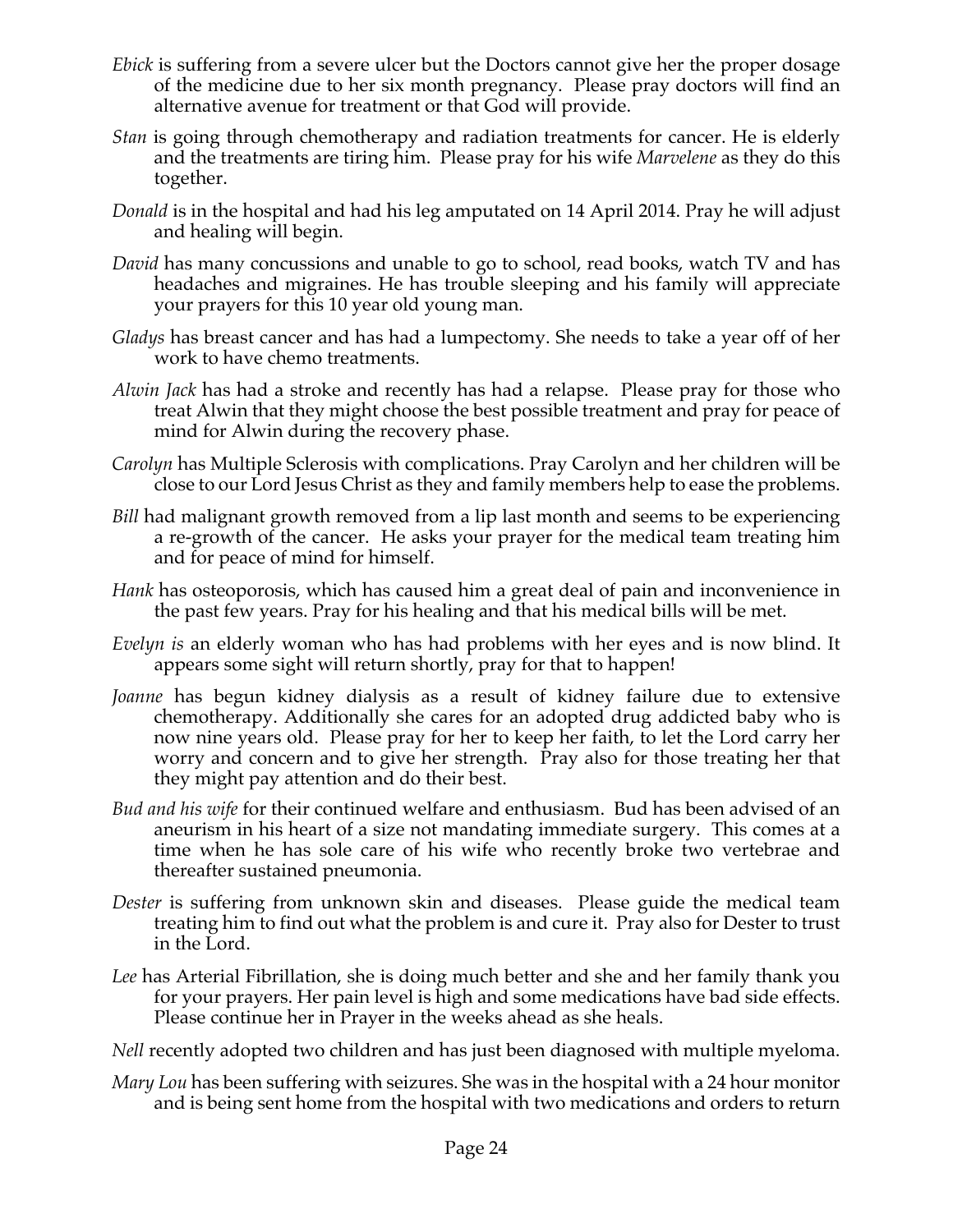in 2 months for another MRI to review whatever is going on in her brain. Please pray for guidance for the medical people treating her, as well as peace of mind and trust in God for her and her family.

- *Kathleen* has spent the last two weeks in the hospital. She has been diagnosed with colitis, shingles and possibly colon cancer. Pray she will be comfortable and begin to heal.
- *Rachel* has Mitochondrial Myopathy. This is a hereditary disease of the muscles and they do not have a cure for it. Part of her pain is her family does not believe she is indeed ill, as she appears to be just fine. Please pray her family will learn the truth and be supportive of her; pray also the medical people treating her will find the right measures to minimize the disease. Most particularly pray for Rachel's trust in God.
- *Nicolas* is in the hospital with serious symptoms of a heart disorder. Please pray for peace of mind for him and guidance for the medical team looking for the cause and cure.
- *Juanita* is a young girl who was in a coma because of a blood disease. She has not come out and is gaining strength. They are awaiting results from blood samples. Her family thanks you for your prayers and asks that you continue.
- *Lauralee Meade* underwent a lumpectomy on Friday after Thanksgiving. A further anomaly has been discovered and she had additional preventative radiation treatment. Please pray for a complete remission of the cancer. Pray also Lauralee will maintain her great attitude and trust in God.
- *Kay Denton* (Mrs. Kay) was able to get a hip replacement in spite of her heart and kidney problems and is recovering remarkably! Please give thanks for this great event and result! Please pray for continued peace of mind for Mrs. Kay and her family. Give thanks for her trust in the Lord and her positive attitude.

#### *Healing and Patience*

- *Kym* (43) has various hip problems which seems to be related to osteoarthritis. And, her mother *Ruth* is in the early stages of dementia. Pray for guidance for those treating both of them, as well as patience and trust in the Lord for both of them.
- *Christopher* has had problems with his leg for some time. Now he has to have it casted and it will stay that way for what to him seems an interminable time. Pray for patience and peace of mind for this young man who has much he wants to do.
- *James* for the Lord's healing of health issues and give a remedy for many personal challenges at the moment.

# *Thanksgiving and Continued Healing*

- *Chief Mike Wysocki* had heart valve surgery June 2017. Pray a complete recovery and peace of mind and trust in God for Mike, his lovely wife Wendy and his family.
- *John Young* had three way heart bypass surgery on Thursday, 23 March 2017, in Alabama, which was apparently successful. Please join the Young family in thanksgiving for the good result and pray for a complete recovery and return to flight status for John.
- *Bill* had surgery November 2016 for a kidney tumor; he is one kidney short, but recovering very well for the present. It appears the cancer has spread to another spot. Please pray for Bill as he undergoes chemotherapy and perhaps other treatment. Pray Bill and his family will stay strong in their faith and draw the strength they need from our Lord.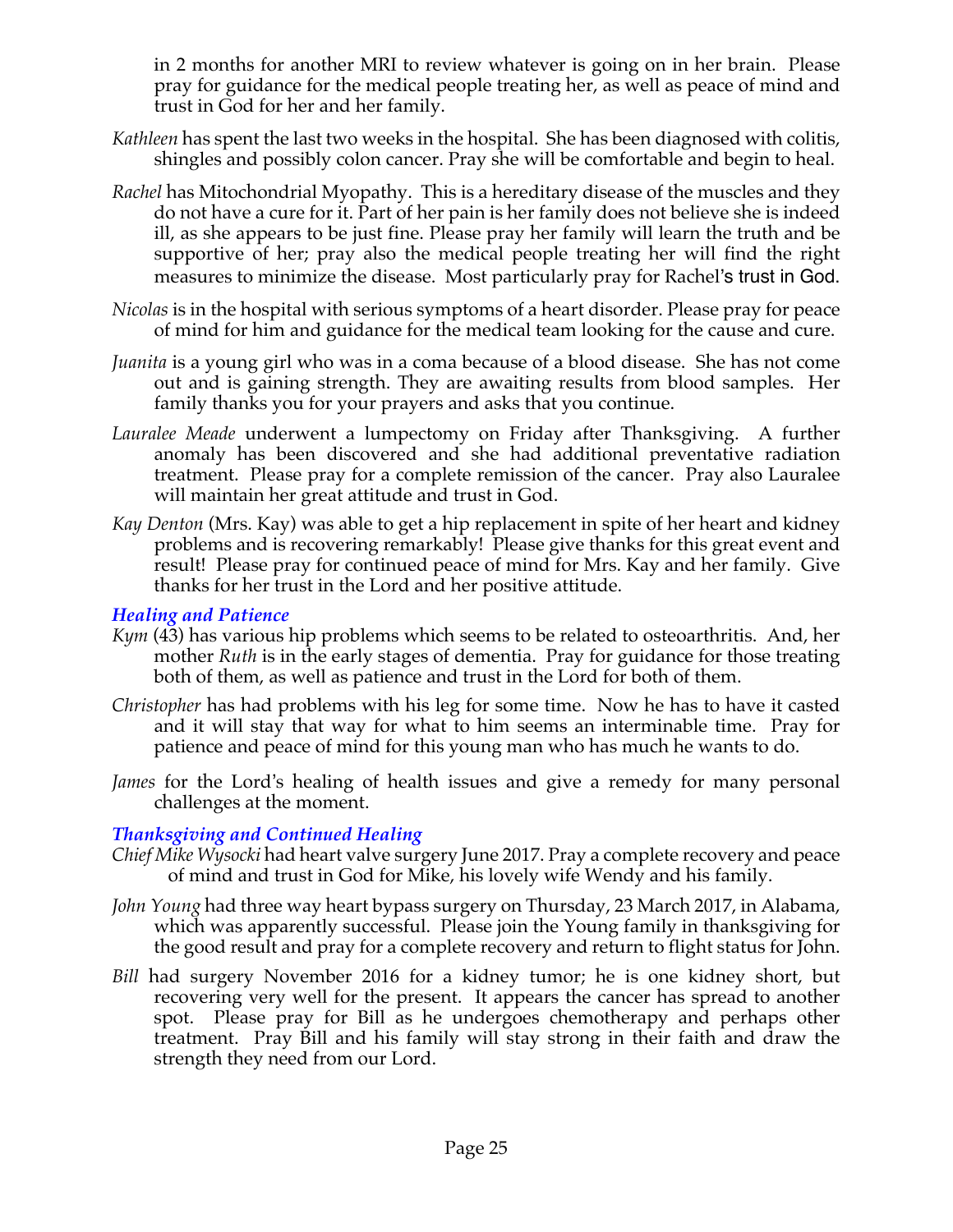- *Anita* had surgery on 4 November 2016 to remove what they thought were five tumors in her right lung, but turned out to be eight. They removed all eight. In addition, her lung was folded from her previous coil embolization. They removed the coils, unfolding her lower right lobe and oversewed the area. In reality she may come away with increased lung capacity. Anita, her husband Michael and family express for the power of your continued prayers and expressions of love. Please join them in giving thanks for God's Grace and pray for her continued healing.
- *Bob Reisor* had surgery on 19 September 2016 for a kidney tumor; he is one kidney short, but recovering very well for the present. The cancer has spread to his lung and another spot. Five years ago there was no treatment, but now it appears there is an oral medication that has shown great effectiveness on this particular cancer. As of 12 January 2017, the main spot shrank from 3.3 cm (1 1/3 inch) to 2.2 cm (7/8 inch) and the spots on his lungs have receded even more. And as of 22 June 2017, they have shrunk further. Please give thanks to the Lord for such wonderful progress. Please pray for Bob as he undergoes chemotherapy and perhaps other treatment. Pray he and his family will be drawn closer to our Lord.
- *Shamu* had surgery on 12 May 2017, her seventeenth, to reconstruct the damage done her by Walter Reed Medical Center. She now has a bacterial infection which is laying her low. Please pray for strength; physical, mental and spiritual for her. Pray for guidance for the new medical team treating her and for her to know how to proceed with regard to the damage done her by Walter Reed Medical Center. Pray also for her to continue her trust in our Lord as she goes through this difficult time.
- *Atina* has skin cancer, which is now in remission. Please give thanks for the remission, pray for continued remission of the cancer; pray also for continued faith for Atina and her family.
- *Clay* has melanoma which is now in remission. Please give thanks for the remission, pray for continued remission of the cancer; pray also for continued faith for Clay and his family.
- *Cindy (81)* had an operation to remove a cancerous growth in her stomach which was successful. She is now home, but in a bit of pain. Please give thanks for the good result, pray for full and complete healing and remission of the cancer, as well as cessation of the pain; pray also for continued faith for Cindy and her husband Les (91).
- *Brett Gregr* had surgery on Tuesday, 22 March 2016, to remove a bleeding brain lesion. The surgery, which had potential to end his life, was apparently completely successful. Please give thanks for the great outcome and great work by the surgeons and medical team and please pray for Brett's peace of mind, as well as that of his wife Karin and the rest of his family during his recovery.
- *Linda* had successful dental surgery on 15 December 2015, she is also on a course of chemotherapy and this type of surgery was not recommended for people while they are taking chemotherapy. But, it was an emergency and had to be done. Please give thanks all went well and pray for continued healing and for peace of mind and trust in God for Linda and her family.
- *Ruby* broke her hip on 10 December 2015, surgery was successful. Please give thanks for the successful surgery and pray for her full and rapid recovery.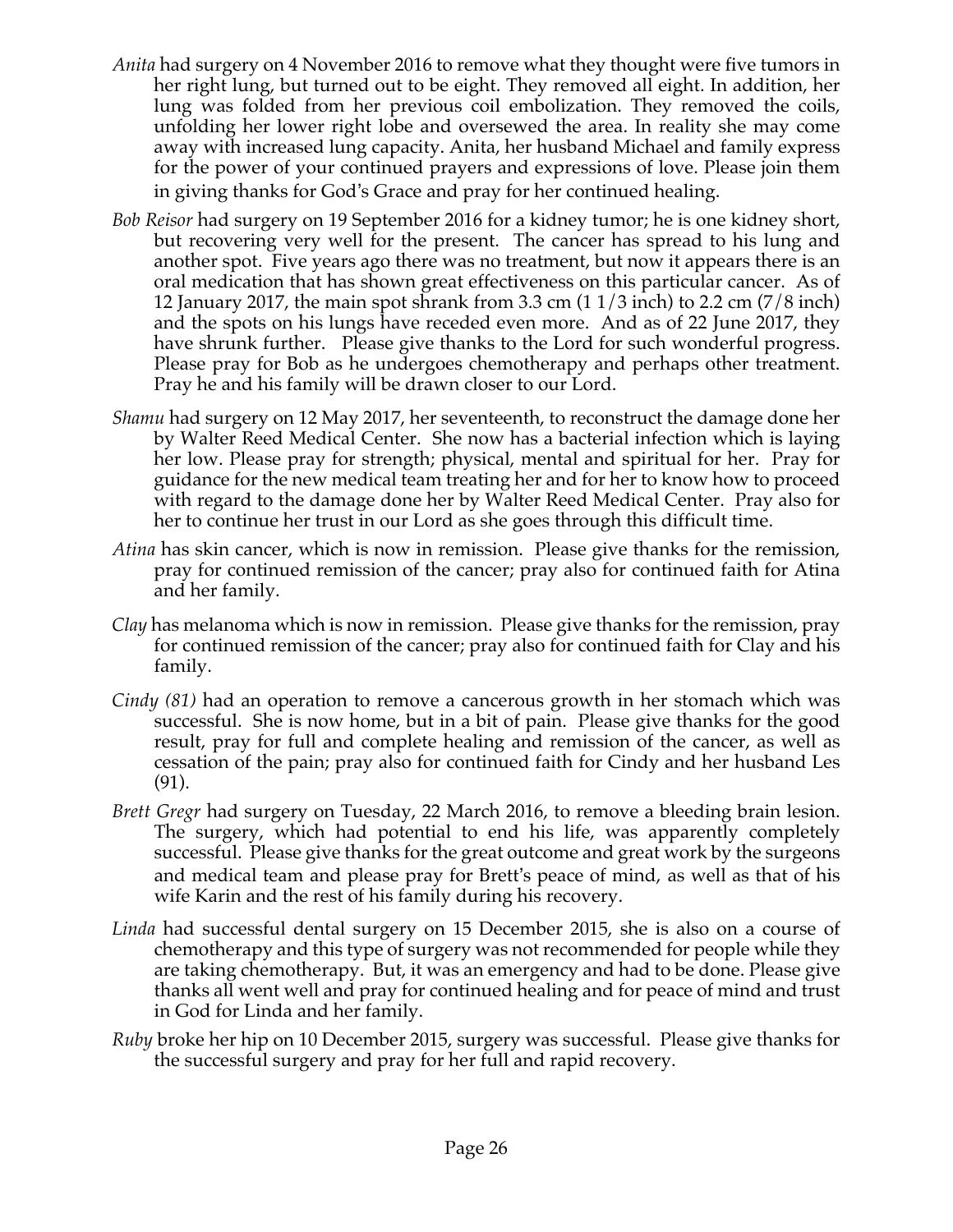- *Terry* was undergoing radiation treatment for cancer, which he had to stop to amputate his leg below the knee due to diabetes. The surgery was successful, he has been fitted with a prosthetic leg and foot. He is in good spirits and positive about the remainder of his treatment. Please join Terry and his family in giving thanks for the successful surgery and continue to pray for his return to radiation treatment and then to chemotherapy, ask God to give Terry, his wife and seven year old son trust in him for peace of mind and heart, as well.
- *Janet Jessup* had a stroke and heart problems were causing huge issues for her. They seem to have gotten her stabilized and she is home. Please pray for those treating her to find the appropriate treatment and for trust in God and peace of mind for Janet and her family, in particular her husband of 45 years, Rev Roger Jessup, retired minister of Saint Joseph of Arimathea Anglican Orthodox Church.
- *Sam* had surgery on his entire large intestine that had become infected. At the time of the operation he was just hours away from a complete organ shutdown. He had had turmoil in his life over the years. Sam is now in the ICU and his Minister visited him and explained to him God had given him another chance for him to make things right with his Lord. Pray for his good health and his spiritual life with Jesus.
- *Ian* had surgery to remove excess skin rendered a nuisance by controlled lost of 200 pounds. Please give thanks for the successful result and for those treating him to have paid attention and done their very best on the lengthy surgery, taking the best possible care of him. Please pray for his continued recovery and strength for his Mother who will be in charge of his after care.
- *Jenniffer* had surgery for breast cancer on 15 October 2014, which seemingly went well; please give thanks for that. She has had other complications which preclude her from making a full recovery in particular, the reconstructive surgery seems to have gravely affected her back muscles and nerves, resulting in both very limited mobility and extreme pain, the drugs are making her terribly sick; please pray those will be overcome. Pray for help for Jenniffer to keep her trust in the Lord and let Him carry her worry and concern as she recovers. Please pray also for strength and courage for her family as they try their best to help her.
- *Mary Thornell* has been battling colon cancer for three years now, she is currently treating at the City of Hope. Things seem to be going well, the numbers seem headed in the right direction. Please pray for guidance for those treating her, as well as strength, guidance and peace of mind for Mary and her husband Jim, as well as daughter Janice and son Jimmy, as she undergoes treatment.
- *Elma* is suffering from cancer. She was taken home from the hospital on the advice of her Doctor. We were asked to pray Elma's remaining time here on earth might be good and Elma and family might put their trust in the Lord and let Him carry their worry. Since then, Elma's Bishop told us a great Miracle of the Lord is working over Elma. Doctors sent her home to die, but now she seems to be doing all right. On behalf of her, thank you for all of your prayers. Please continue praying for her complete healing.
- *Dennis* has heart problems; now the medical people treating him discovered a large mass on his liver which turned out to be a cyst! Please give thanks for this great development and pray for peace of mind and trust in the Lord for Dennis and for God's guidance for the medical people treating him that the contemplated surgery might go well.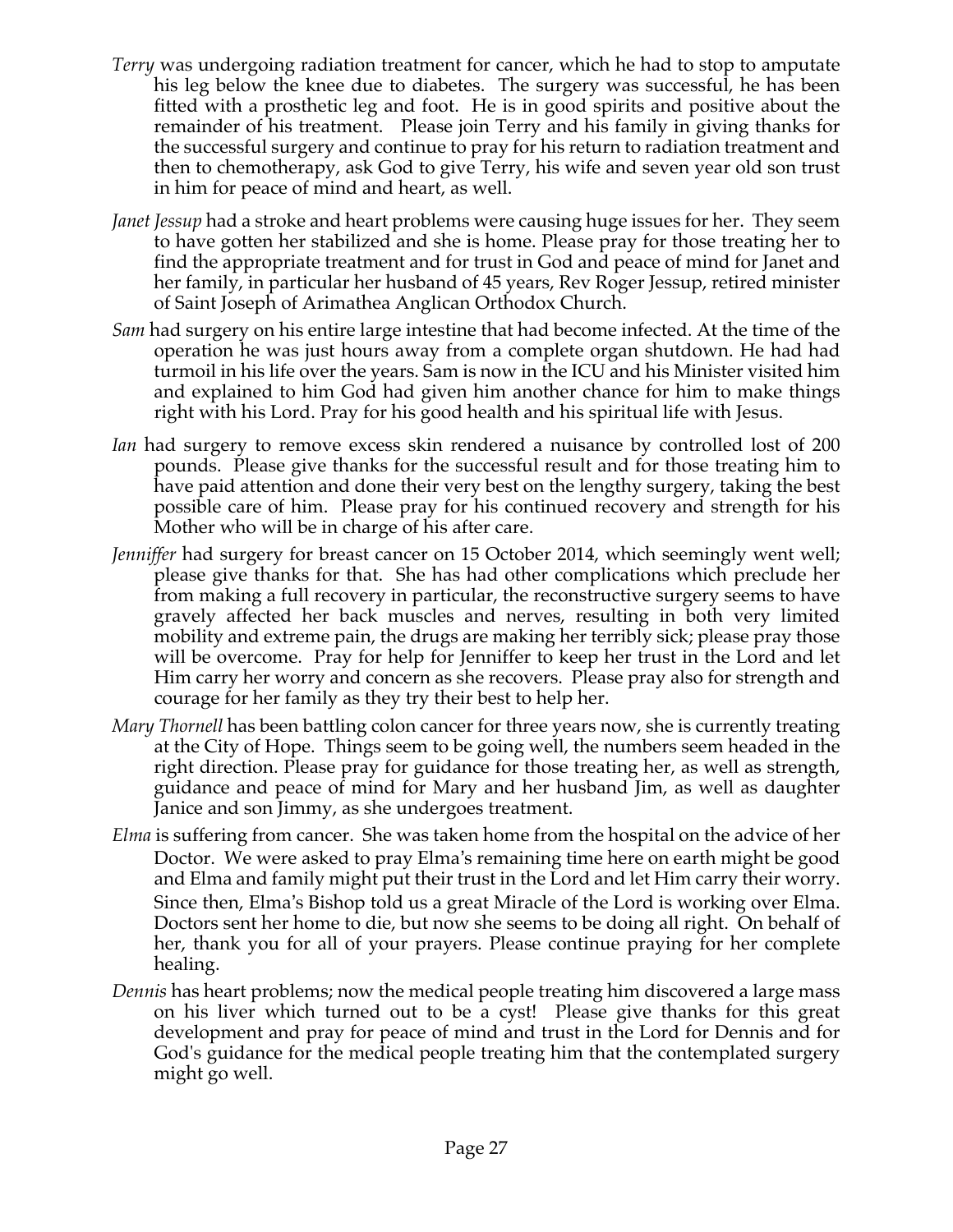- *Dwight* had major oral surgery, for which he gives thanks. He is recovering slowly and asks your prayers to speed the process.
- *Mike* is a veteran who has served his country when she called. Please pray he will open his heart to God so He can make Mike's crooked road straight and pull him towards the summit rather than to the pit.

# *Business*

*James* and *Sarah* who have recently moved to a new area and have new positions in employment. They are finding much stress in the new surroundings and will appreciate your prayers as they adjust.

#### *Financial Guidance and Employment*

- *Kona* is applying for a job in the hospital. Pray our Lord will find the right position for her and she will glorify Him in the work.
- *Doug* recently became unemployed from his job of 18 years. He has been applying for jobs, but unable to get one at this time. His wife is working; this is not enough for the family. Please pray he will find employment with a firm that will be able to use his considerable skill and hard work to benefit both the firm and the family.
- *Catherine and Lewis* are at a low ebb due to a struggle for employment. Your fervent prayers will be appreciated.
- *Lori* is considering a potential change in her employment. Please pray for God's guidance in considering all aspect of her potential work.

# *Financial Guidance and Healing*

*Clark* is in need of salvation; for God's Will to be done in his life. Pray his family will be blessed with the financial miracles that come from doing His Will.

#### *God's Strength and Peace of Soul*

- *Roger* is the caretaker for his ailing father who has been in the hospital for a week and his wife who had been declining emotionally, cognitively and in bodily health. He asks you pray for strength and peace for him and help for those he cares for.
- *Charlie McCormack* asks your prayer the Holy Ghost might fill his heart with light and drive the darkness far away.

#### *Guidance*

- *Zachary* is having huge problems growing up. He has let the wrong people guide his life and thinks he is the smartest person in the world. He cannot or will not see the destructive power of drugs and lies in his life. Pray his parents Lee and Shamu will come to see what course of action that they can take to help Zachary and safeguard his brother and sister. Please pray for God's guidance for all of them and in particular for Zachary to open his heart to God and his parents help.
- *Judy* seemingly does not want to allow the Holy Ghost into her heart so she might come to know our Lord and Savior, despite the efforts of her family. Please pray for her to open her heat and for her family to be at peace with their efforts.
- *Barbara* has been recovering from cancer for the last three years. Pray for her husband Bill who has come down with a mental illness that may have been caused by much stress the last few years. Barbara and Bill will appreciate your prayers.
- *Larry* is very weak and has periods of confusion and depression. Larry has been in the hospital and recently moved to a rehab. Please keep him in prayer as he begins to gain strength in the days ahead.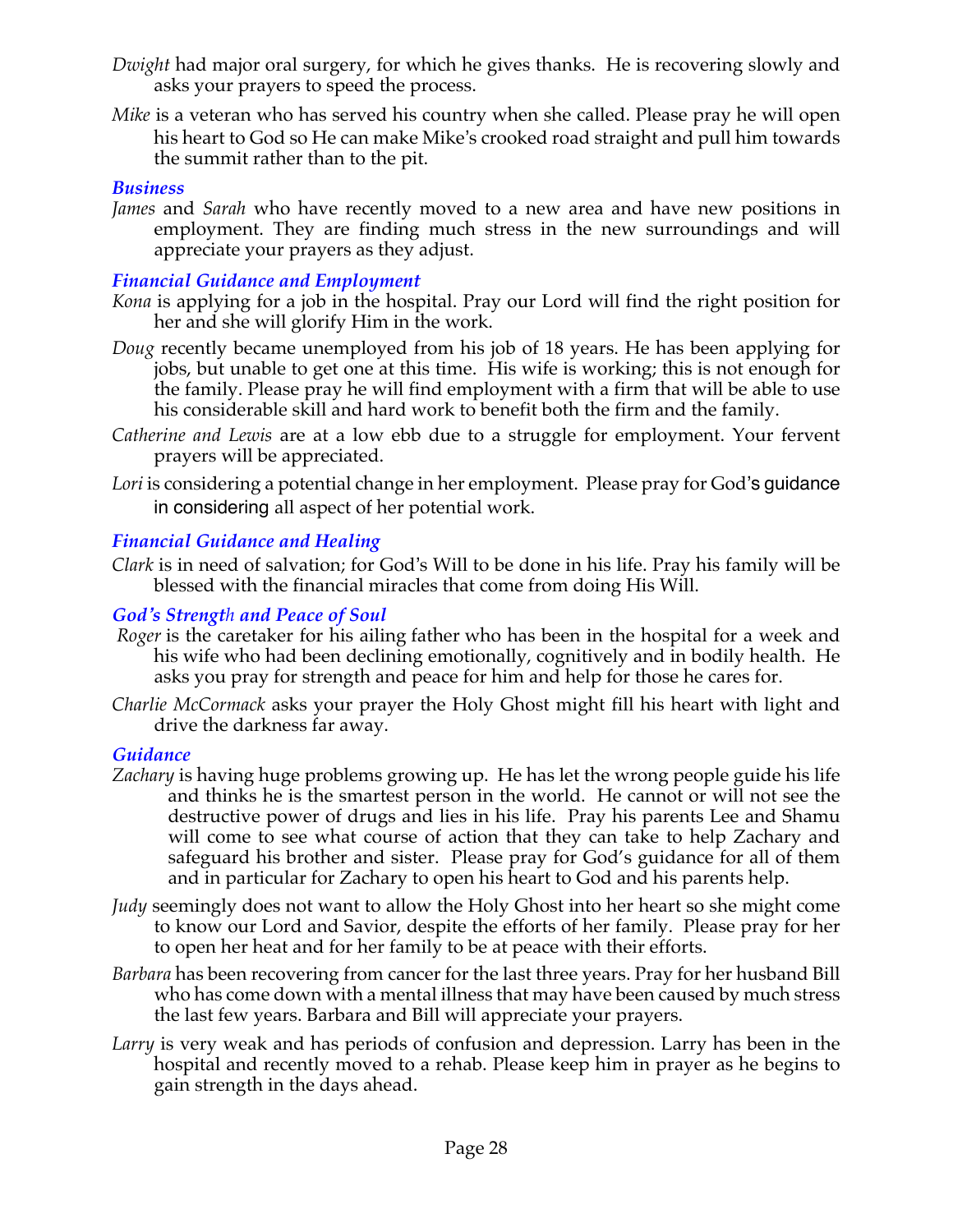- *Thomas* recently learned as the result of a parole violation he will not be allowed to return to society for the remainder of his life. He is despairing and fearful of his inability to cope with this new news and God's plan for his life. Please pray he will be able to work with God to live with the choices he has made and go forward.
- *Cam* has gotten into some of the issues being with the wrong crowds, too much dinking and making the wrong decisions. Pray he will ask God to send the Holy Ghost in to straighten things out and he will listen when He speaks to him.
- *Paul* recently had his large toe amputated due to diabetes and is having a difficult recovery filled with fear about dying. He recently accepted Jesus as his savior and his family Rosie and Brenda are very grateful. Pray for strength for both Rosie and Brenda who are staying by his side through it all encouraging him on.
- *Steve* is addicted to alcohol, pain pills and gambling. Pray for wisdom, courage and strength to stick with treatment and follow God's plan for his life.
- *Eli* has some mental issues and has lost his way. He has yet to come to grips with the demons chasing him. Pray he will return to the Lord and his family. Pray they will ask God to send the Holy Ghost in to straighten things out and they will listen when He speaks to them. The family has been open to the Prince of Darkness and needs help.
- *Michael and his Family* ask your prayers for wisdom as they are under trial and affliction to follow the law of the land and yet honor God in so doing.
- *Flora* is in remission with cancer, but has high blood pressure and fatigue. Flora's Mother recently died and this has caused added stress. Please pray she will be able to let God carry her worry and sorrow so she can do the things she must do.
- *Elizabeth* needs your prayers for her general well being. Pray she might see the Light of the Lord and let Him guide her life.
- *Gunner* need your prayers for his general well being. Pray he might see the Light of the Lord and let Him guide his life.
- *Mitten* has a Christian talking to him about Christ. Mitten does not believe and does not seem to care. Please pray Mitten will see the light.
- *Kristen, Rickey and their two children* ask you to pray for grace, wisdom and understanding as they attempt to cope with infidelity, separation and possibly divorce as a result of backsliding from the Lord into the World.
- *Helene and her family* ask your prayers for them as they deal with the loss of Alan, husband and father.
- *Stephanie* seems to be very deeply into post partum depression after her baby was born prematurely. Please pray for her Mother in Law who is going a great distance to help Stephanie and her new Grandson. Pray that Stephanie will be able to direct her attention outward, rather than inward.
- *Caitlin* is in the grip of the Prince of Darkness; she thinks there is escape from reality in drugs. The saddest part is that reality is not as she sees it. Her family is despairing as they can do nothing to help her and ask that you pray for the Holy Ghost to enter into heart and show her the need for change before it is too late.
- *Nathaniel* is in spiritual turmoil. His family and friends will appreciate it if you will keep him in your prayers for him to find the root of his trouble and accept God's help.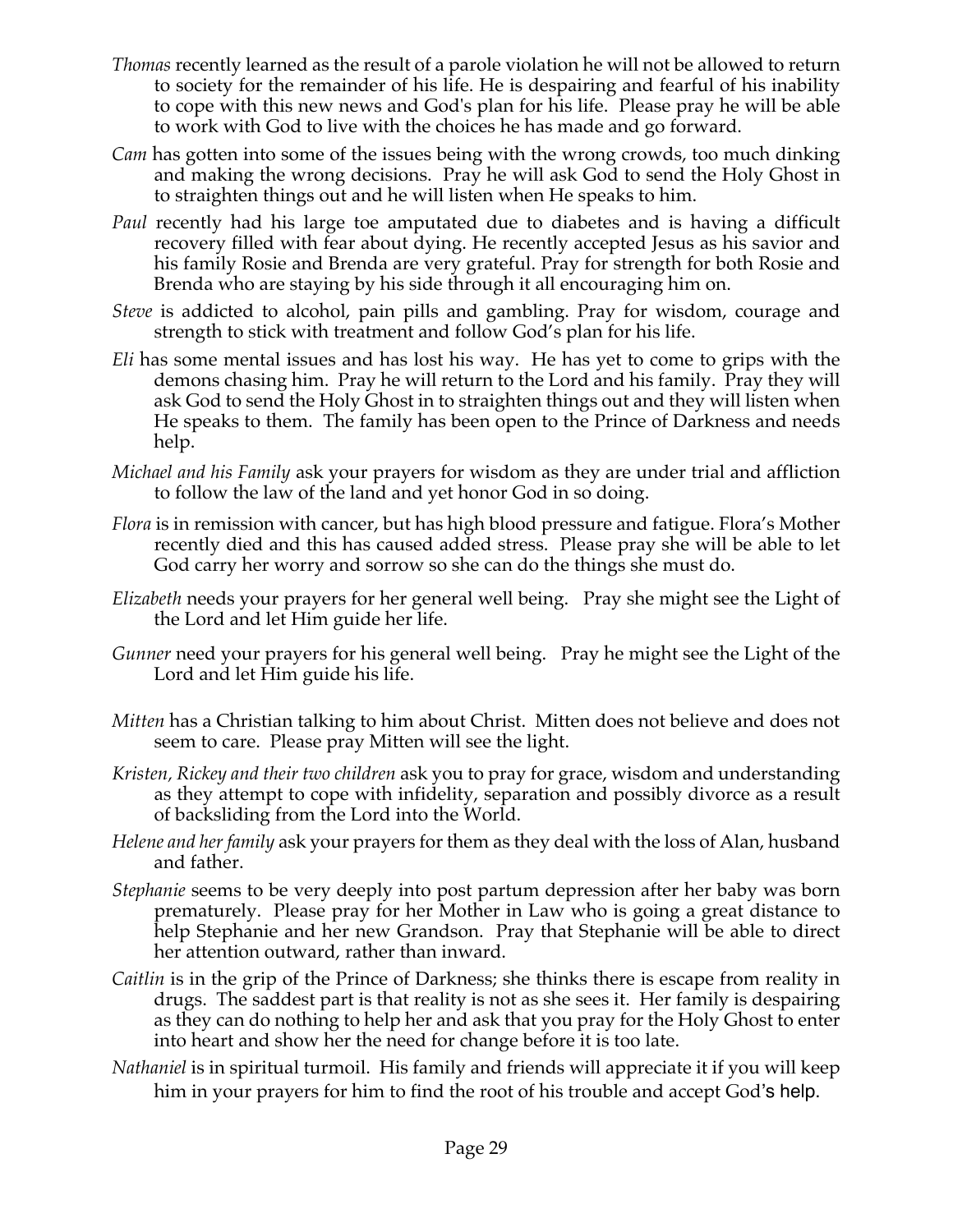- *Sam* and her *two children* have been living in a shelter and are to lose their place there. Please pray a place will be found they can stay in and recover.
- *Norrie* is facing daily exams in the weeks ahead. Pray for calmness and concentration and to do the best possible.
- *Jonathan* is addicted to drugs. He is now in jail awaiting trial. His parents and friends will appreciate it if you will keep him in your prayers for him to find the root of his trouble and accept God's help to heal addiction.
- *Beth* is suffering from ungodly treatment in her marriage. Please pray God will guide her in her behavior, actions and thoughts that she might be able to lead her husband to God so her marriage might prosper to the benefit of them.
- *Jeanette* has had many members of her family die from diabetes and several are near death now. Jeanette does not know the Lord and is despondent and perplexed about her family and herself. Please pray she can open her heart to allow the Holy Ghost in to bring her knowledge and understanding.
- *Sara* asks that you pray for guidance for her as she deals with the stresses of her family and life. Pray that she can separate those things which she can affect from those things which she cannot and give her grace to accept that she cannot do everything and can only change those things within her control. She asks for God's help for her business so that she might remain gainfully employed while keeping up with the needs of her mother and husband and healing her own problems.

*Jacquie* to open her heart to God and accept His Love and Grace.

# *School Challenges*

Destiny, Blake and Janet

# *Anglican Orthodox Church*

#### *Madagascar*

Please pray for the people in Madagascar, in particular for the members of the Anglican Orthodox Church there, who are being subjected to terrible flooding and unceasing rain.

#### *Indonesia*

Please pray for the Lord's will regarding the establishment of an AOC church in Indonesia.

# *Pakistan*

*General and Ongoing -* The forces of evil are strong in Pakistan. The force of God stronger. Pray for our Christian family there.

*Ernest Jacob* Presiding Bishop Pakistan

# *Congo*

Jimmy is a missionary in the Congo. There has been violent unrest in this country and also a water shortage. Please pray people will find water to drink and Jimmy will be a means of helping others to find the Lord.

# *Serbia*

Bishop Igor Djurcik asks us to pray for peace between Serbia and the country of Kosovo which broke away from them in 2008. Kosovo is a muslim country and seems to be willing to provoke conflict; Serbia is a primarily Christian country which seems to be ready to return the conflict. Pray Serbia will look for the long term best interests of its people.

# *Philippines*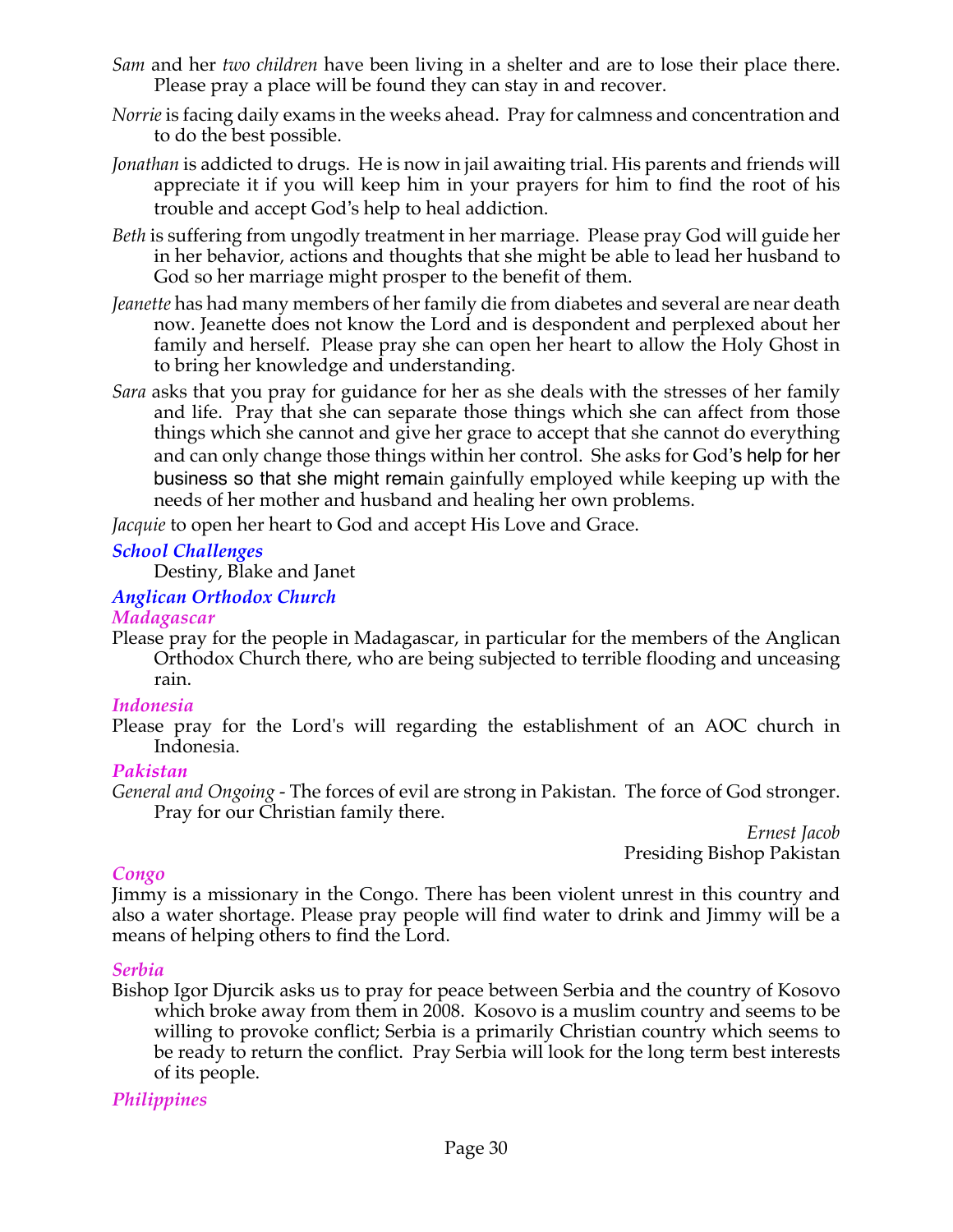Please pray a *Minister* will be found who would like to serve in Tabuk, in the Philippine Islands. The Anglican Orthodox Church has an established Church there and in the surrounding areas and need a Shepherd to lead the flock*.*

# *Diocese of the Epiphany*

*Saint Paul's, Moberly, Missouri* would like your prayers that the Holy Ghost might enter more fully into their hearts so that they might be more effective in spreading the Word of God.

# *Diocese of Virginia*

*Saint Joseph of Arimathea Anglican Orthodox Church* is under a lot of stress. We all are, but they need even more prayer. Rev Roger Jessup, their wonderful minister, had to retire as he was so pressed by the duties of a primary care giver, in addition to all the worries of this world. Pray for trust in God for each member of the parish and for them to find economic relief.

# *Armed Forces & Contractors*

Dustin (USAF - Stateside), Kristyna and Luis Aviles (Army - Fort Lewis, Washington), Airman Donny Patton (USAF - Hulbert Field, Florida), Jordan Brown (USMC – Recruiter - Iowa City, Iowa), Trevor Jennings (USAF - KC-10 Boom Operator – Korea), Trevor Di Marco (USN - Whidbey Island, EF-18 Pilot), Kurt Thomas (USN – Virginia), Ethan (US Army Airborne – Southwest Asia)

#### *For Our Country*

Our country has lost its way. Over half the people that vote, voted for a government that promises them things it cannot deliver in return for their souls which it can, will and does take. Our foreign policy backs the rise of Islam, we turn our backs on those who would follow God and arm those who murder them. Pray God will raise up a leader from among the people who can turn the country's course 180° and attempt to come back to God. Pray the people will recognize that they are headed down a smooth wide road into the pit, a road that will get smoother and smoother, steeper and steeper until the only possible way is down. Down, into the depths of the pit. Pray people will recognize there is:

- One True and Triune God who is goodness in and of Himself;
- All religions are not equal;
- All ways of life are not equal;
- The Bible holds the Key to Life;
- All rights come from God, not the State;
- Good;
- Bad;
- Evil;
- Right;
- Wrong;
- Allah is the Devil;
- Abortion is no more than sacrifice of children to Baal.

Pray this recognition will not come too late. Pray we will, each of us, do our duty to God, Country and Family, putting His Honor above all.

#### *Persecuted*